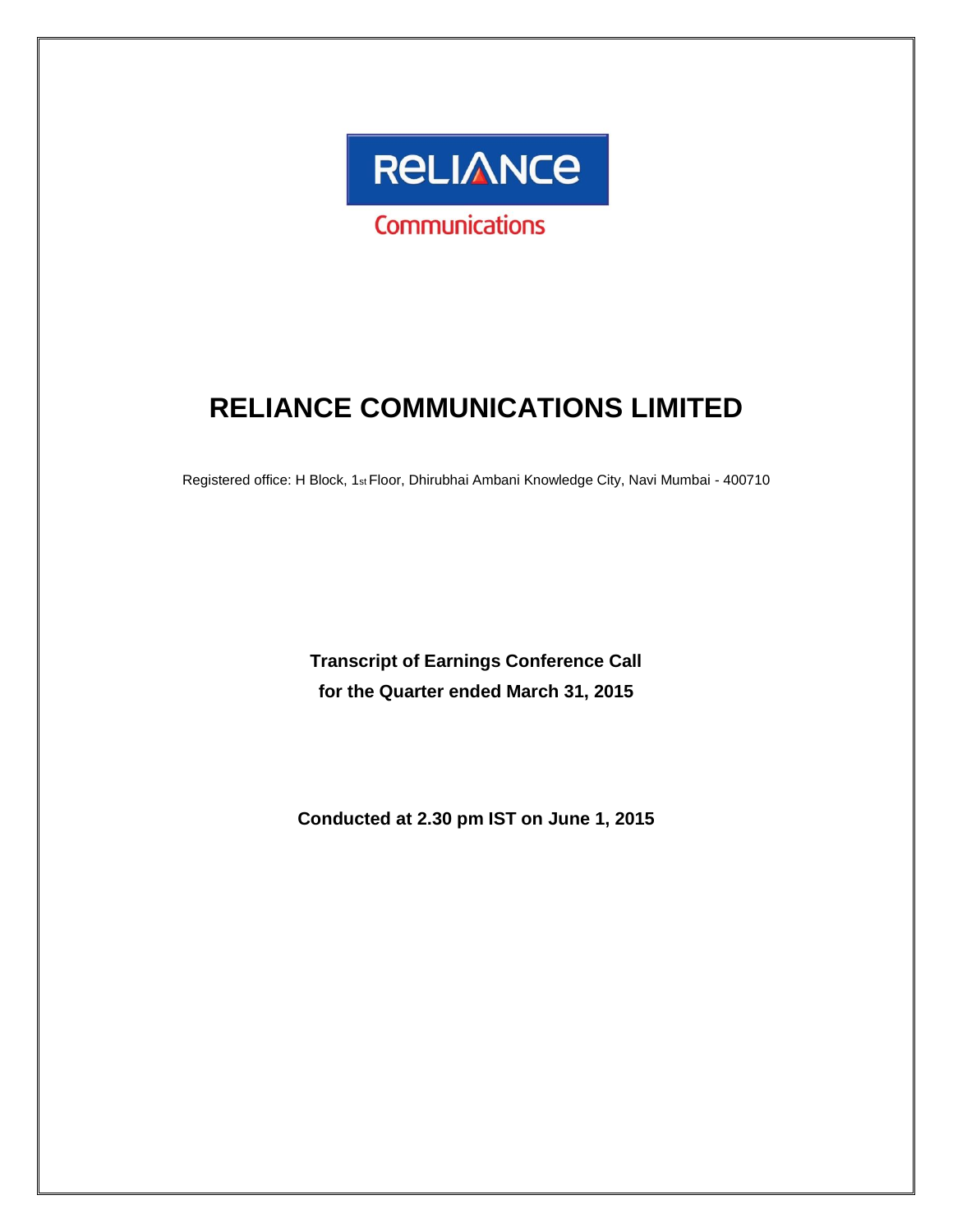#### **Moderator**

Thank you for standing by and welcome to Reliance Communications' global earnings conference call on the Reliance Audio Conferencing platform.

This is Mamta, the moderator for this conference.

At this time, all the participants are in listen-only mode. There will be a presentation followed by a question and answer session at which time if you wish to ask a question, please press \*1 on your telephone. Please be advised, this conference is being recorded today.

Today, we have the senior management team from Reliance Communications namely Mr. Vinod Sawhny (CEO – Reliance Communications), Mr. Gurdeep Singh (CEO – Consumer business), Mr. Bill Barney (CEO – GCX, India Enterprise and Carrier Business), Mr. Deepak Khanna (CEO – India Enterprise), Mr. Punit Garg (President – Corporate Strategy and Regulatory Affairs), Mr. Manikantan Iyer (CFO – Reliance Communications), Mr. Rory Cole (CFO – GCX) and Mr. Anil Ladha (Head – Investor Relations).

The call will begin with some key observations by the management followed by a question and answer session. I must remind you that the overview and discussions today may include some forward-looking statements that must be viewed in conjunction with the risks that the company faces.

I hand over the call now to Mr. Gurdeep Singh. Thank you.

#### **Gurdeep Singh**

Thanks, Mamta. Good Afternoon and welcome to our Fourth quarter 2015 earnings conference call. I have with me the senior management team of Reliance Communications. On behalf of us all, Thank you for joining the call.

On May 29, 2015, our Board of Directors adopted the results for the fourth quarter of the financial year 2014-15 ending March 31st, 2015. The Media Statement, Quarterly Report and the Results have been uploaded on our web site and I trust you have had a chance to go through the same.

To begin with, let me take you through the key financial & operational highlights for the quarter:

2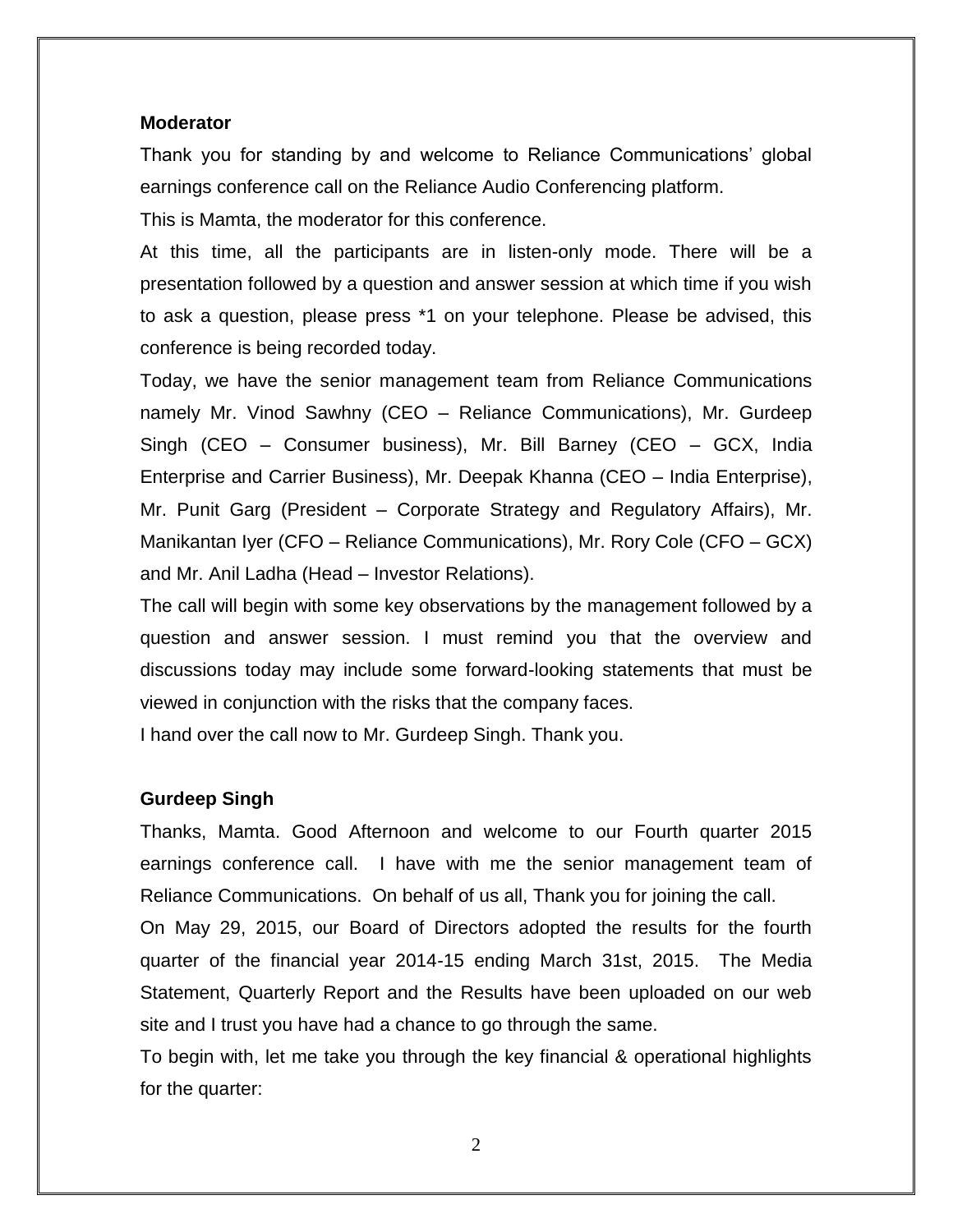- **PAT:** Profit After Tax for the quarter stands at Rs. 228 Cr, a robust sequential increase of 13.1% & 45.9% YoY. Our profitability has been bolstered with improvement in our business performance, especially in data, lower interest costs combined with our ongoing cost optimization efforts
- **Revenue & EBITDA:** Overall, Q4 revenues are at Rs. 5,703 Cr, a sequential increase of 4.3 % & 1% YoY. Q4 EBITDA is at Rs. 1,976 Cr, a sequential increase of 6.8% & YoY increase of 6.7%. India operations revenues are 4,907 Cr., a sequential increase of 2.2% and 5.5% YoY. Global operations revenues are 1,294 Cr, a sequential increase of 4.7% and 2.7% YoY
- **EBIDTA margin: In** Q4, our EBITDA margin further grew to 34.7 % from an already very healthy 33.8% in the previous quarter
- **RPM & ARPU**: In Q4, overall RPM has increased to 44.4 paisa; a YoY growth of 2.8%. ARPU for the quarter is Rs. 147 up by 14.8 % YoY. We have improved RPM with tariff hikes, strong focus on paid & profitable minutes, and increase in data usage.
- **Data Subs & Traffic:** Total data traffic was 87.2 Billion MB in Q4, up 73.6% Y-o-Y. Our data growth has been robust - overall data customer base has grown by 26.2% YoY to 33.7 million; and 3G customers have increased 45% YoY to 17.4 million.
- **RCOM got rated by two internationally renowned Credit Rating agencies:**

During the quarter RCOM got itself rated from two renowned global credit rating agencies, Moody's and Fitch Ratings. The Company was rated Ba3 (Stable Outlook) by Moody's and BB- (Stable Outlook) by Fitch Ratings. A stable outlook signifies that the Company is in a better position to manage its balance sheet and sustain as a long-term player in the telecommunications industry.

# **RCOM raised USD 300 Mn through an offshore bond offering**

RCom raised USD300 million by issuing offshore bonds at 6.5% p.a. with a maturity of five-and-a-half years. The bonds were rated at the same level as Issuer ratings given by Moody's and Fitch.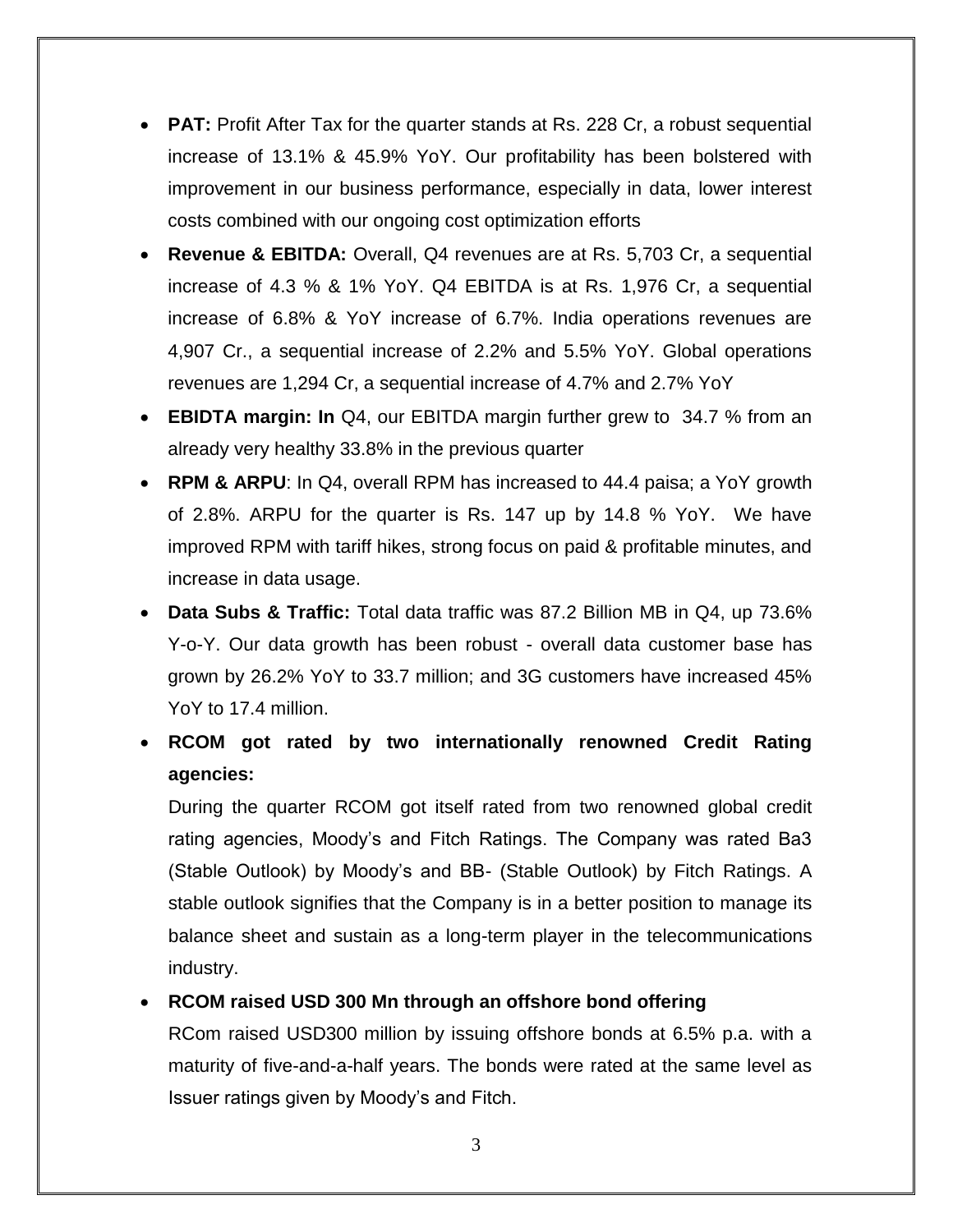*These numbers are the result of our ongoing strategic initiatives around data, our continuous innovation and leadership in the B2B segment and our laser sharp focus on operational & financial efficiencies.*

# *I* would now want to take this opportunity to share our viewpoints on the *recently concluded spectrum auction.*

The spectrum auctions, as you are aware, concluded on  $25<sup>th</sup>$  March after 19 days and 115 rounds of bidding raising over 1,09,874 Cr. from the sale of 418.05 MHz of spectrum

Post auctions, the key highlights for RCOM are:

- **1. We are the only operator with a sub 1 GHz pan India footprint with our contiguous 800/850 MHz spectrum**. As you are aware, in terms of both propagation characteristics and network economics, the sub GHz band is by far the most valuable.
- **2. The best future proof 4G Spectrum**. We have future proofed our spectrum from a long term perspective. We have 5MHz or more spectrum in the 800/850 MHz band on a nationwide basis up from 12 circles earlier. Globally, this band has been found to be one of the best-suited for commercial 4G deployments with a very healthy supporting ecosystem. The 800/850 ecosystem is fast developing, accounting for over 23% of all global LTE deployments with wide range of compatible devices available in these bands worldwide. **RCOM is the only Indian operator with a pan national presence in this band. This clearly is an edge as we usher in the 4G led data growth phase.**
- **3. Utmost financial prudence vis-à-vis renewal**. RCOM had 7 circles (2 Category B and 5 Category C) that came up for renewal in the 900 MHz band.
	- We successfully renewed 900 MHz spectrum in Madhya Pradesh & Himachal Pradesh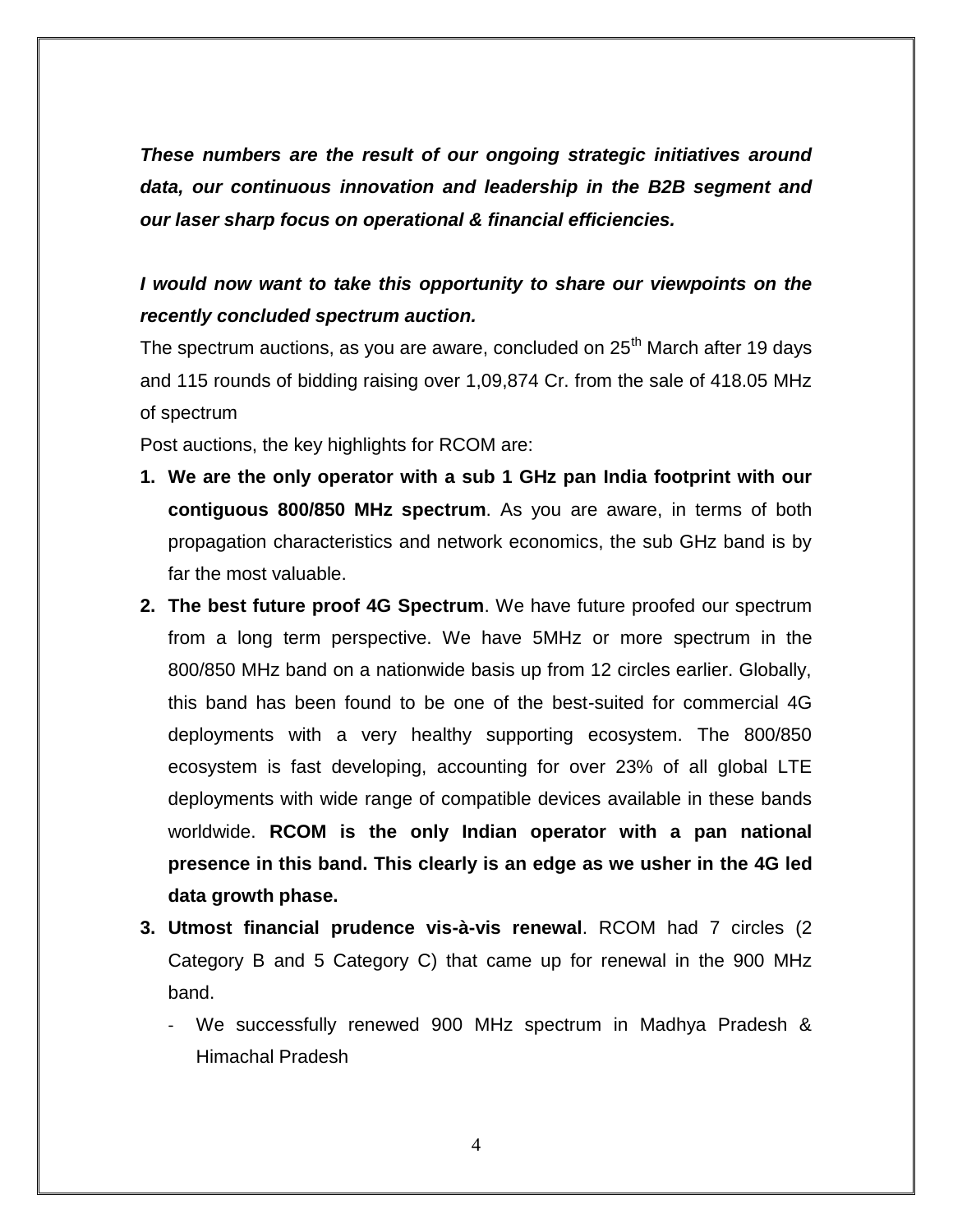- We successfully renewed spectrum in the 800 MHz band in Assam & North East by increasing our holding to 5MHz with contiguity
- We acquired spectrum in the 1800 MHz band in North East & Odisha, as from a financial viability perspective, 1800 MHz was by far more value accretive in these circles for us. With our existing infrastructure, incremental Capex needed to continue our coverage in 1800 MHz would be minimal
- In Assam, Bihar & West Bengal, we will ensure business continuity and growth through ICR arrangements which are already in place; and transitioning a portion of our 2G subs to 3G. Currently in India, 50% of the devices sold are 3G capable and 90% of all device upgrades are 3G. 3G revenues are on significant upswing and we shall increasingly see further migration to 3G services. From a downside perspective, the 2G revenues from these circles contribute less than 5% to our overall consolidated revenues.

**Our auction strategy was based on the pillars of future proofing and utmost financial prudence. The outcome of the auction is that we have the necessary wherewithal for service continuity in each of our renewal circles and the best nationwide 4G ready spectrum assets of all operators. The auctions therefore have been a huge positive for RCOM**

# **I would now want to highlight RCOM's initiatives in data, a space whose importance for the overall industry is on an explosive upswing**

A major chunk of incremental industry revenues are attributable to data with nearly 50% or more incremental revenues for operators being driven solely by data. We are right in the midst of the data led revolution. This data growth is being fuelled by broad based smartphone adoption and consequent spurt in demand

71% of smartphone shipments last quarter were < USD 200 underlining device affordability as one of the key strategic drivers of mass adoption. The overall smartphone base in the country stands at nearly 150 Million and with this number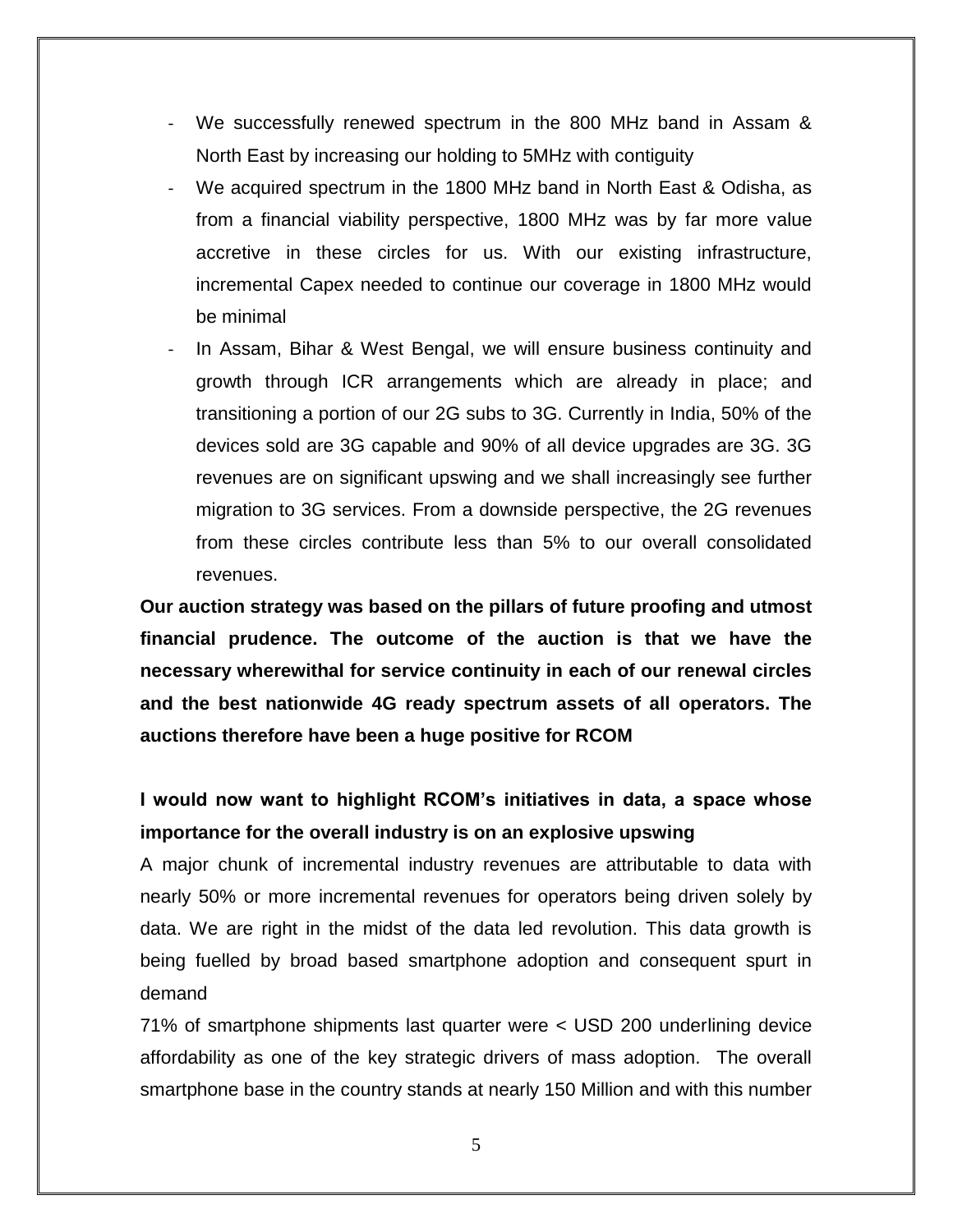slated to rise to over 650 Mn in the next 4-5 years, the data potential is enormous. The Indian market is on the cusp of the next phase of data enabled growth with 4G penetration likely to rise to 12% of the overall subscriber base in the next 2-3 years fuelling demand for data intensive services

*RCOM is well poised to participate and lead in this future growth with all key enabling elements in place – future ready spectrum portfolio, excellent data network, strong device proposition, & strong ongoing traction in the data ecosystem supported by superior customer propositions & experience*

#### **Strengthening of our network proposition**

RCOM continues to invest in bringing superior network experience to all its customers. We are currently offering Rev B services in many cities, including key data-growth centres, with our own as well as through ICR arrangements. These services cover 80%-90% of our data revenue footprint. Rev B services enable our customers to access data speeds up to 14.7 Mbps. This service on the 800 MHz spectrum band provides the best indoor coverage, and is carried on our 100 Mbps backhaul ensuring the lowest latency and superior customer experience.

**Going forward RCOM shall increasingly focus on WiFi & Indoor coverage solutions in the top 200 cities to boost its data marketshare along-with select deployment of the best Sub GHz 4G network.**

#### **Strengthening of our device & content proposition**

The pillars of our data strategy revolve around acquiring more smartphone customers, getting non-data users into the data fold and moving existing data users up the consumption value chain.

 During the course of the quarter, RCOM joined hands with Facebook in a ground breaking partnership for Internet.org, an initiative to bring basic internet services for free to the masses. Available as an application as well as a freely accessible website on a feature phone, RCOM customers can now access basic internet services related to healthcare, employment, local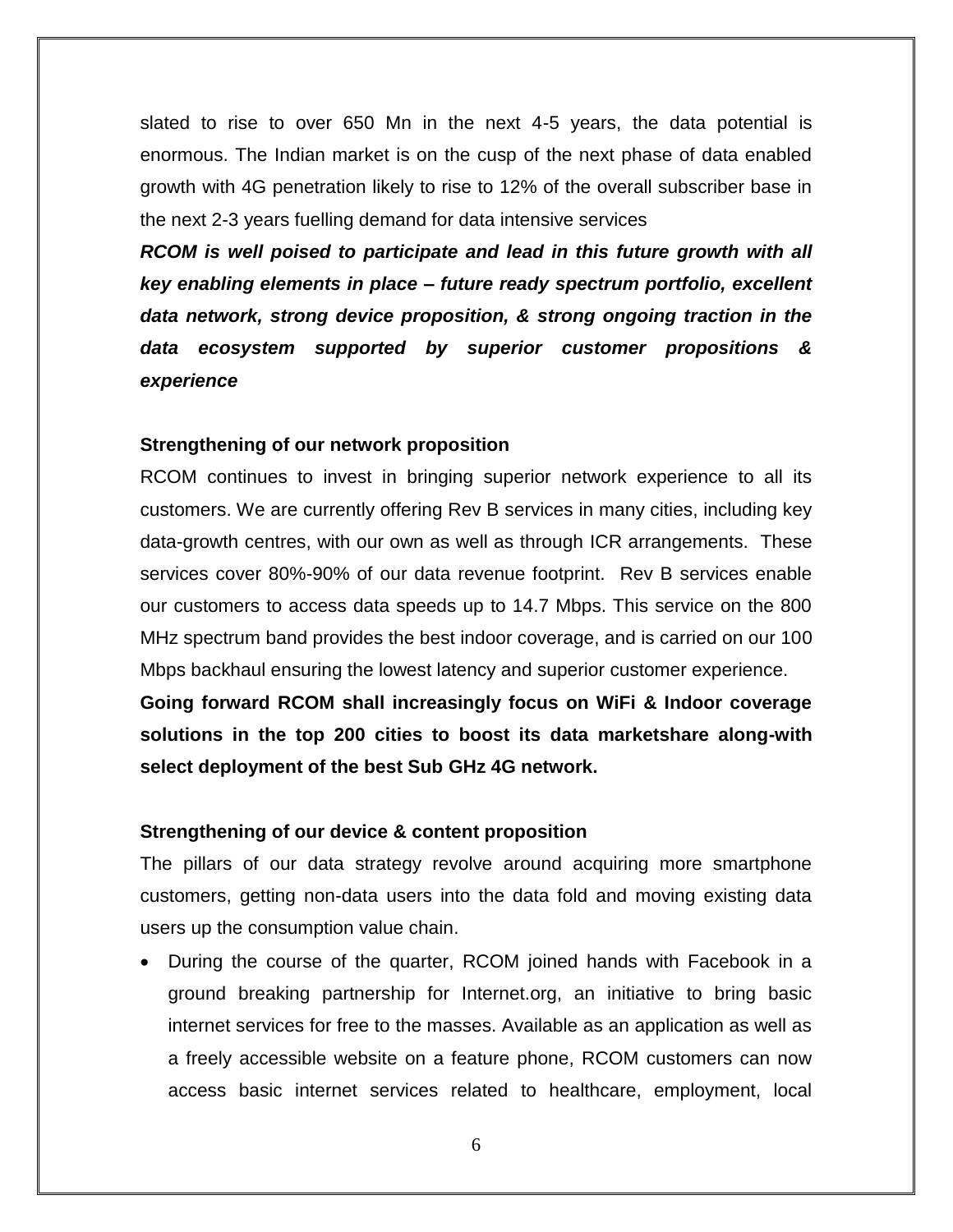information and a host of others, without being charged for data connectivity. To start with, these services have been made available for Reliance customers in the telecom Circles of Mumbai, Maharashtra, Gujarat, Andhra Pradesh, Chennai, Tamil Nadu and Kerala. The goal is to extend the services to the rest of the country in a phased manner, and gradually add more services and websites. The launch of these services aims to bring the power of the Internet to a billion Indians. These set of services also come with free Facebook access. This ground breaking initiative shall spur internet adoption and further bolster RCOM's leadership in the data arena.

Recently there have been a lot of discussions around Net Neutrality issues. RCOM supports net neutrality. We are committed to cooperate and contribute in development of a suitable framework which balances the interests of all involved stakeholders and achieves the broader common objective of digital inclusion.

Moving on to other key initiatives in Data

- In our effort to address every segment of the market, Reliance has now partnered with DataWind, makers of Akash tablets, to launch a range of Smartphones with 12 months of Unlimited Free Internet on Reliance GSM network.
- We are pleased to announce yet another launch partnership with Samsung for its Galaxy J1, with the objective to garner more entry level data customers, who are looking to upgrade to Smartphones for the first time.
- We have launched innovative device offering such as WiPods, MiFi and WiFi routers and dongles, which have been received very well among our customers. These devices work on both 3G as well as Rev B. This is helping us in realizing better annuity-like revenue streams with long-term contracts.
- RCOM partnered with Twitter to provide its customers with the most comprehensive platform to follow the excitement and the global buzz as the world's best 14 cricketing nations competed for the coveted ICC Cricket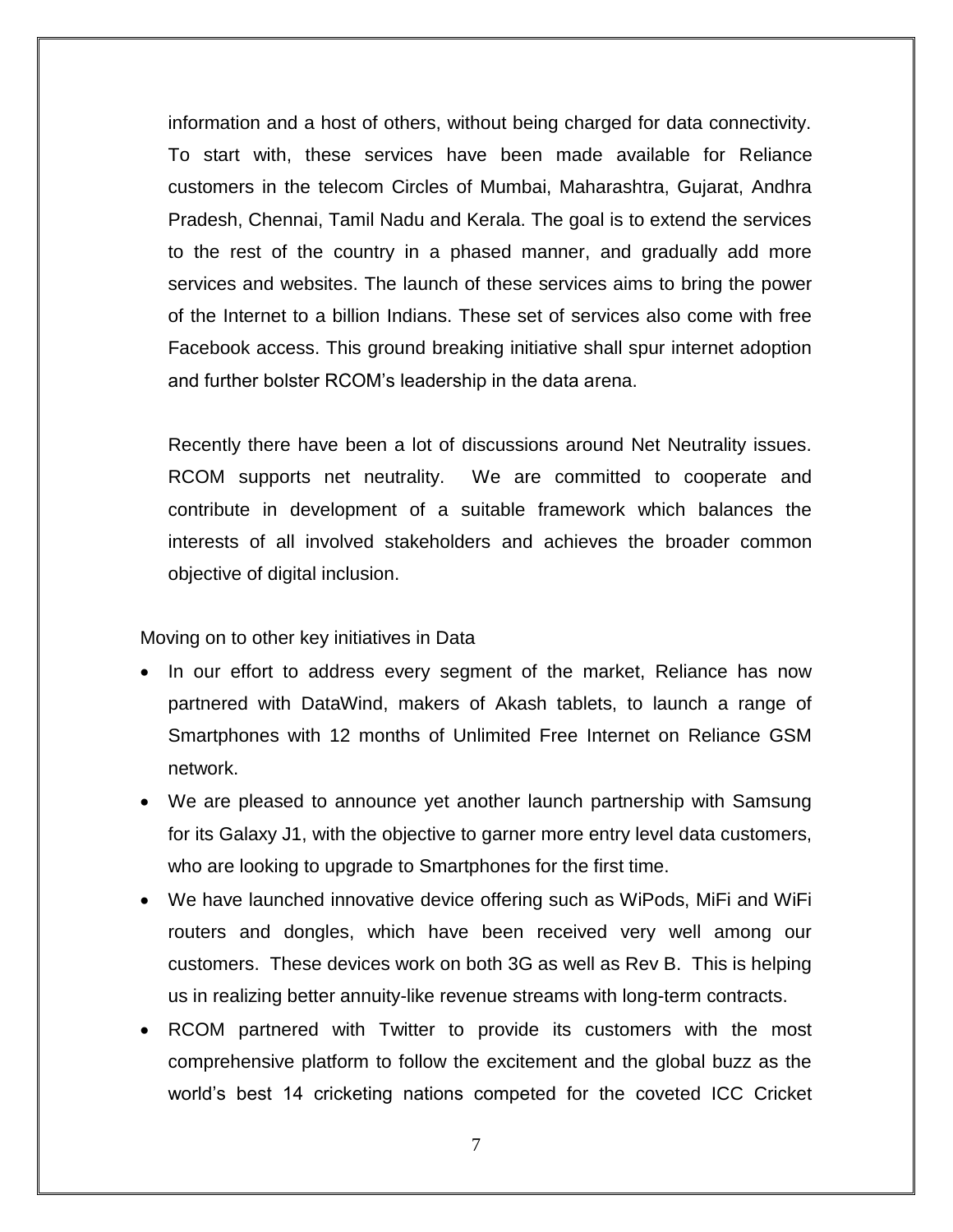World Cup. By allowing its users new ways to connect and engage on Twitter and follow the six-week tournament, Reliance Communications took to drive Internet adoption and usage during this iconic event, and help drive greater recharges and create stickiness around data usage.

**Our concerted data strategy execution across consumer segments has shown heartening results with 3G data subs having grown 45% YoY to touch 17.4 Million subscribers. Additionally, our data usage per customer, already the highest in the industry, has further grown by 37.8% YoY to touch 893 Mb/Sub**

# *Now, I would like to handover the call to my colleague Bill Barney to take you through our Enterprise and GCX businesses.*

#### *Our Enterprise Business:*

Our India Enterprise business caters to over 39,000 large, medium and small businesses across the country, including 850 of India's top 1,000 enterprises. RCOM enjoys clear leadership in the enterprise space across voice & data solutions and is one of the largest IDC players in the country with 10 data centers and 1.1 Million Sq. Ft of data center space, including under construction projects.

# **The key themes that are strongly driving our innovation and leadership in the enterprise space are:**

#### **1. The Rapid Digitization of the Enterprise**

The large Enterprise segments in India, primarily led by the agility imperative, are embarking on comprehensive 'Digital Transformation' journeys. Social, Mobility, Analytics and Cloud, or the SMAC stack, is playing a pivotal role in this journey. Virtually every business process, whether internal or customer-facing, is starting to become digitally enabled. In this backdrop, ICT technologies are at the core of critical business decisions. Thanks to a wide bouquet of end-to-end solutions including Network connectivity, Voice Services, Enterprise Mobility,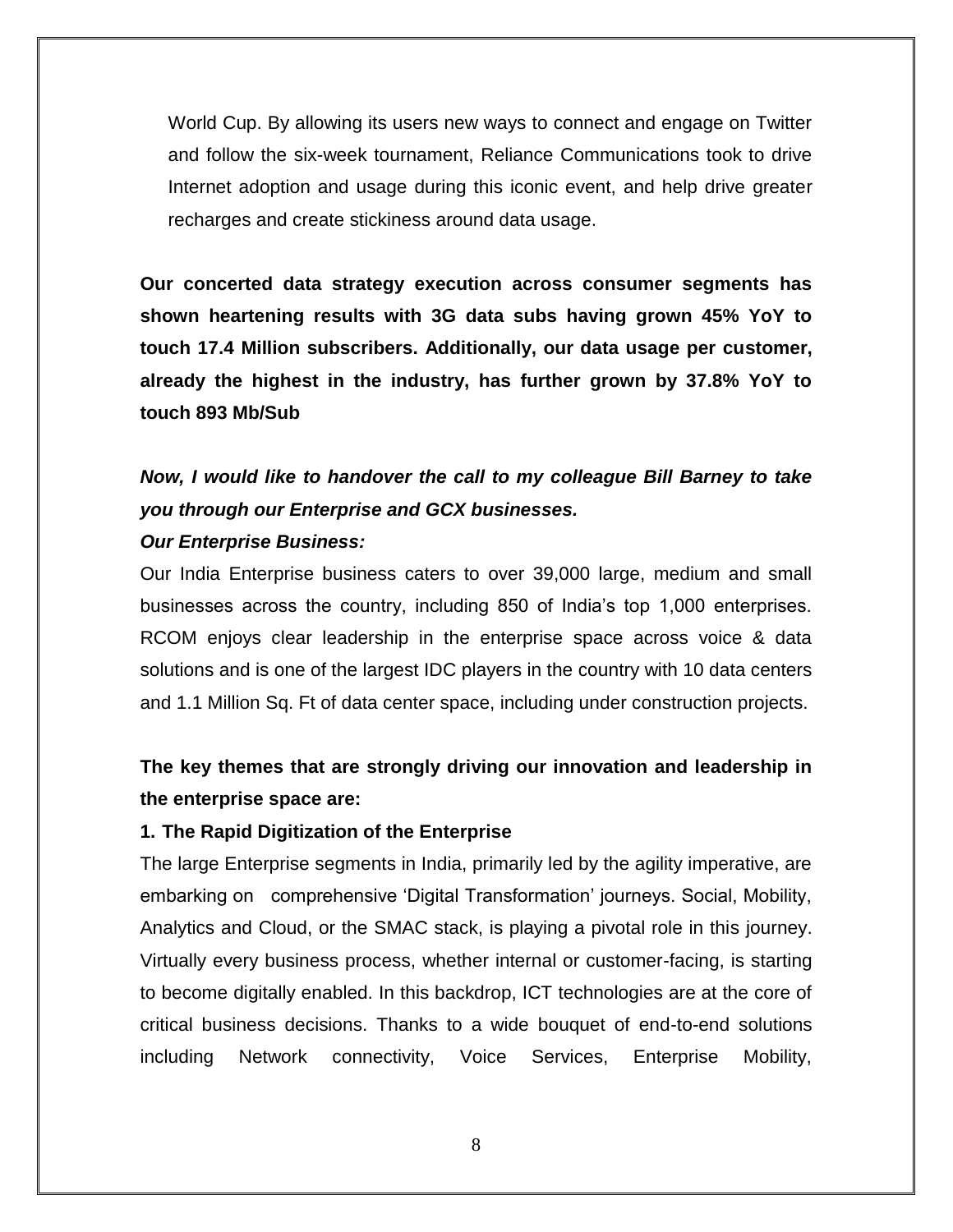Collaboration, Data Center, Cloud & Managed services, we are in a uniquely advantageous position to partner Enterprises in their digitization initiatives.

#### **2. The Massive Expansion in Cloud Adoption**

This year has seen Enterprises in India make a significant move into the Cloud. According to a recent survey, more than half of India Inc. are active users of cloud based services. The rapidly evolving e-commerce and startup environment is immensely contributing to the growing cloud adoption. The public cloud services market alone is expected to cross Rs. 5,200 Crore this year. At RCOM, we believe that the Cloud play is a natural extension of our leading presence in the third party data center market. We have a strong portfolio of Cloud services and will continue to bring homegrown solutions as well as those from global leaders to the doorsteps of Indian Enterprises of all sizes.

- **IF In this regard, RCOM and Panasonic joined hands to introduce Cloud Video** Intelli-Surveillance - an end-to-end video surveillance solution with advanced analytics for the Enterprise segment in India. RCOM's Enterprise Business arm will take this solution to the market, leveraging its deep relationship with over 39,000 businesses across the country. Cloud Video Intelli-Surveillance is packed with a host of offerings, such as easy scheduling, managing IP cameras fully in the cloud and advanced cloud video analytics like Human Detection, Tripwire and many more. This solution also offers various advantages such as Alerts, API usage, User Management and HD-like image quality. With apps available for iOS & Android devices, one can easily access their cameras on-the-go. This allows for seamless checking of live streams and footage or receiving push notifications during the course of an event.
- Additionally, RCOM paved the way for the collaborative expansion of its cloud portfolio with tie-ups with IBM & Hitachi

**Looking ahead, we shall continue to focus on enhancing our market share in MPLS, and Internet through product & service innovation, geography**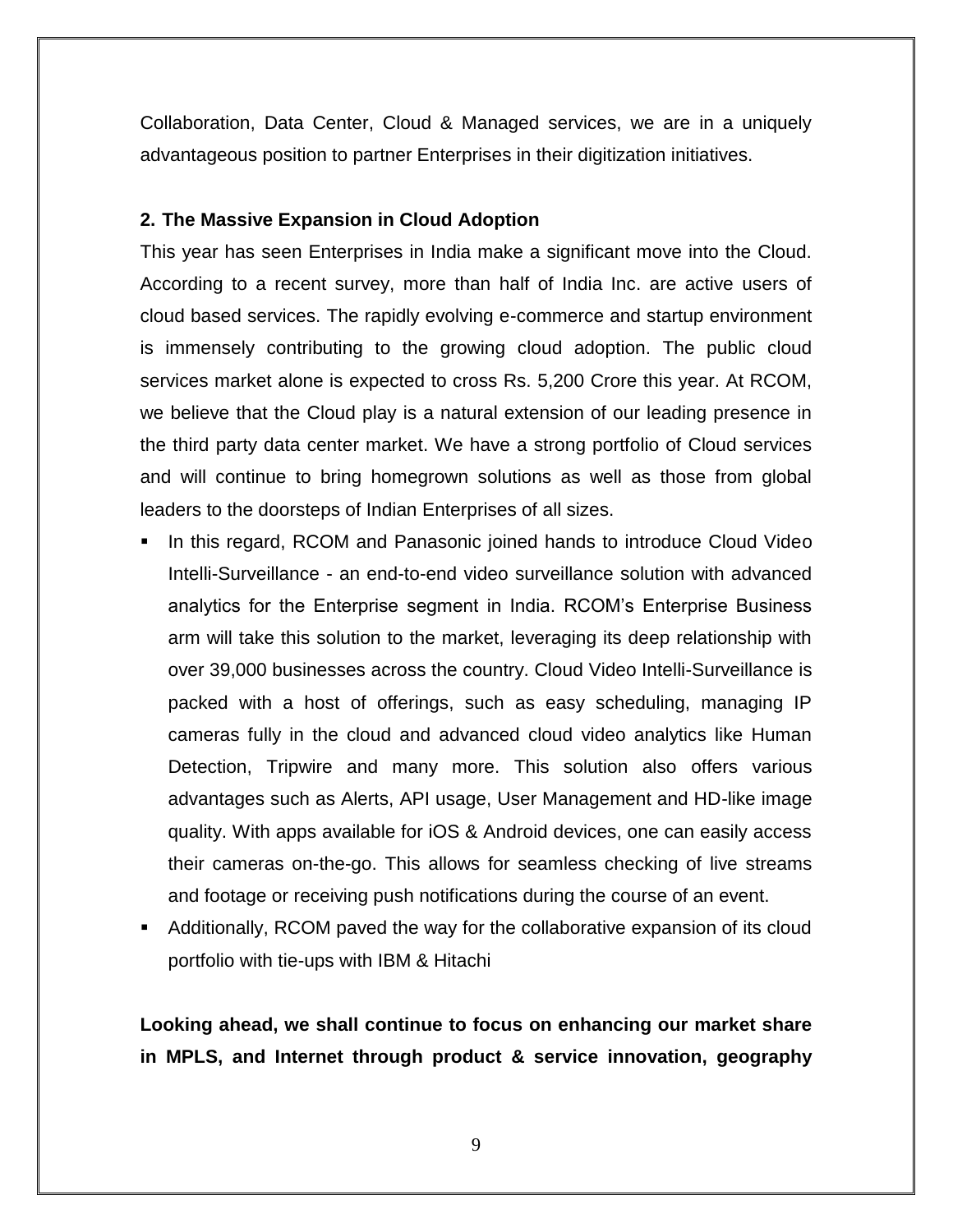**expansion & ecosystem collaboration, and drive our metamorphosis in the cloud space.** 

# **Here, I would like to touch upon the Government's Digital India vision and what it potentially spells for RCOM**

## **Government's Digital India Initiative**

The Government's 'Digital India' vision is centered on three key areas: Digital infrastructure as a utility to every citizen, Governance & services on demand, and digital empowerment of citizens. These translate into the expansion of Broadband connectivity at village level, improved access to services through IT & Mobile enabled platforms, and greater transparency in Government processes. We expect this to manifest into sizeable opportunities for the sector in areas such as high speed internet connectivity, hosting & cloud services , mobile commerce & smart applications to name a few.

RCOM, with its convergent digital network covering over 21,000 towns & over 400,000 villages, data center footprint of over 1 million sq ft, and proven expertise in large-scale communications projects, is uniquely positioned to play the key role of 'Solutions Integrator' in bringing the 'Digital India' vision alive. Some areas that RCOM can particularly collaborate on are digital wallet, digital certification, Single Sign-On (SSO), smart cities, national infrastructure backbone and centralised cloud for state data centers (SDCs).

#### **Now, moving on to the Carrier & GCX businesses**

#### *Strong performance in the Carrier business*

4Q FY15 was witness to another period of high performance by the Carrier **Business** 

 Q4 FY15 Global voice revenue showed an upward trend driven by revision of IUC charges. The Hubbing and transit services in our global voice business maintained their growth trajectories in Q4.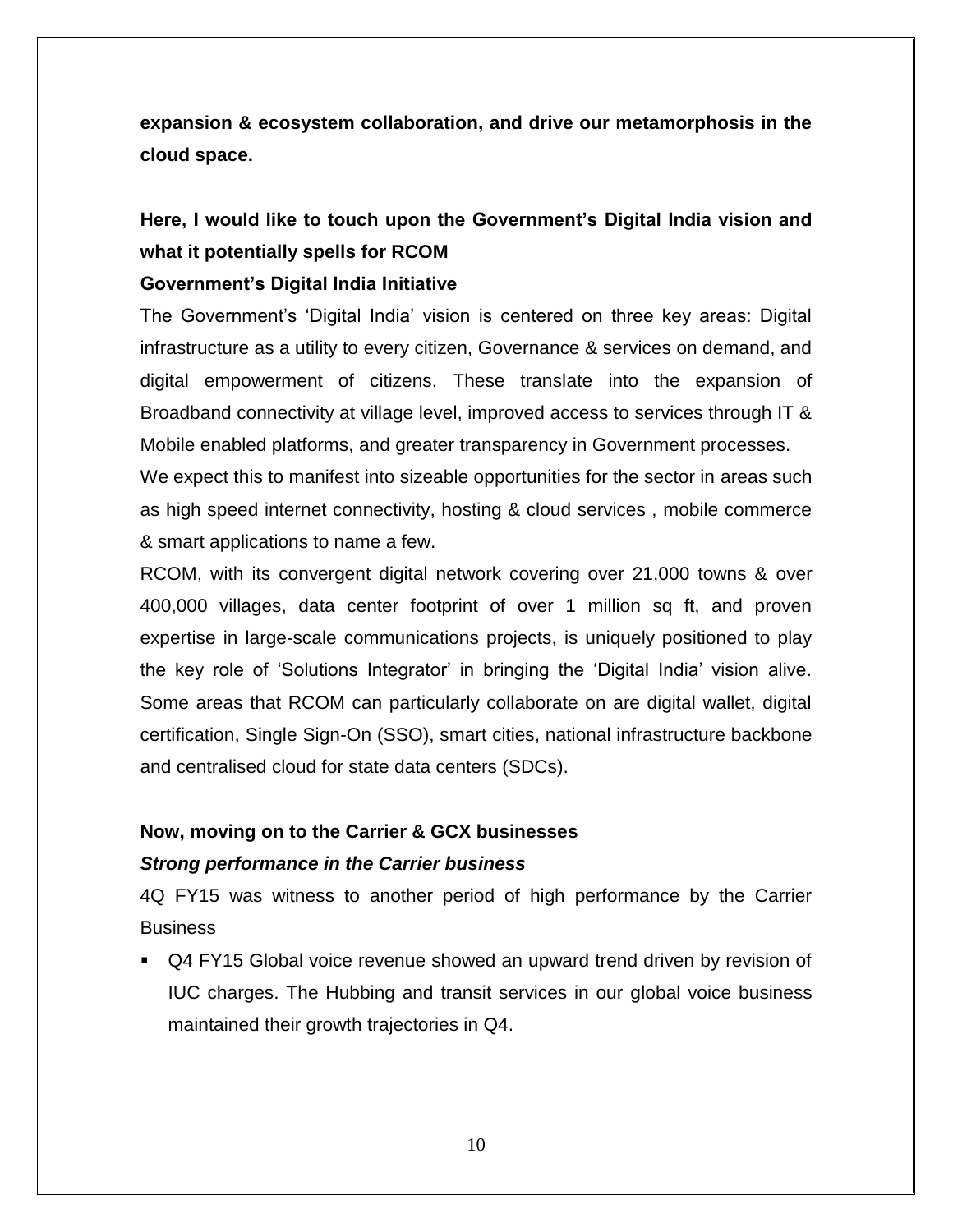- In the National Long Distance business, we maintained our winning streak by re-winning key deals. During the course of Q4, our special focus was on monetization of the infra deals signed with leading Telcos earlier in FY'14.
- The international calling card service is on track for India launch in FY16. Interconnection agreements with 3 new carriers were signed in Q4 FY'15. So far we have signed agreements with 8 major carriers

The future outlook remains fairly positive with continued focus on Infra sales monetization & the imminent launch of International Calling Card services in India.

## *Let us take a look at important developments in our GCX operations:*

GCX ended FY15 on a high, with higher amount of activated and billed IRU contracts, significantly exceeding all of FY14.

- During Q4 FY'15, we established GCX as a cloud services enabler and continued to make investments for long term sustainable growth through infrastructure enhancements. We launched Cloud X Fusion with direct enterprise grade connectivity into Google Cloud Interconnect and plans are underway for connectivity into other major third party cloud hubs in the coming months.
- We also continued to expand our presence across the emerging markets corridor through direct interconnection with UAE-IX, a carrier neutral Internet exchange platform in Dubai. In addition, we further enhanced growth momentum in the Middle East region with new PoP at DataMena in Dubai.
- In Q4, GCX significantly enhanced its global infrastructure for long term sustainable growth. We added more than 500G capacity on Trans-Atlantic and also upgraded IP PoPs with latest Juniper gears in Dubai and Thailand.

**All in all, GCX expects sustained growth in the coming quarters as we broaden our suite of existing products and services to align with new opportunities across our new Cloud ecosystem.**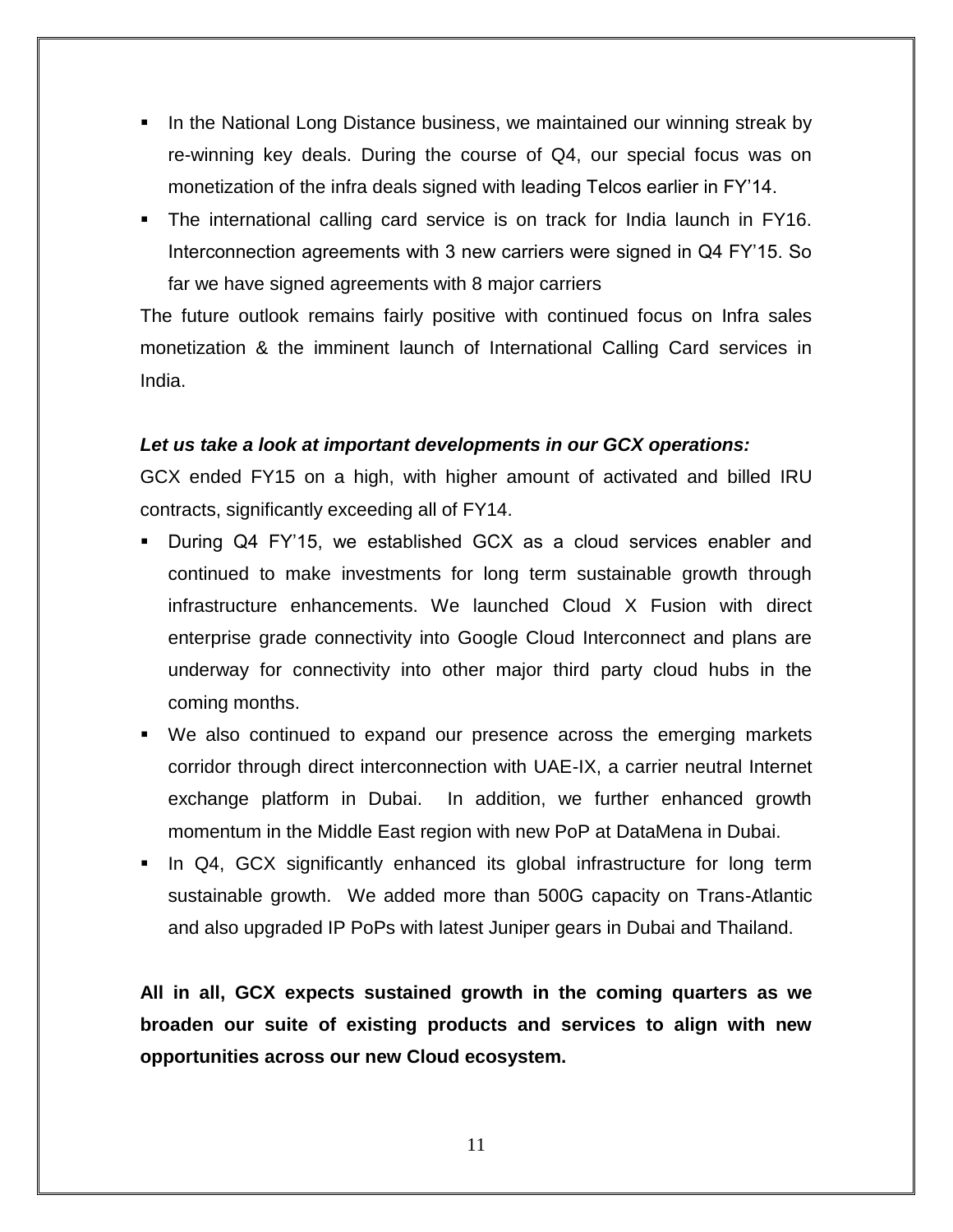#### *Some of other Key Developments:*

**1. Consolidation of India Enterprise , Carrier & GCX under a single leadership umbrella**

In a key development aimed at consolidation of our operations and better serving our customers in India & Abroad , the India Enterprise , Carrier & GCX businesses have been brought together to function under a unified structure. This is envisioned to bring better alignment with respect to customer requirements, a focused approach towards revenue enhancement & cost optimization while driving significant cross-synergies between the business units

#### **2. RCOM continues to pursue avenues for deleveraging**

A host of targeted initiatives around monetization of core and non-core assets (GCX, DTH & Real Estate) are actively in progress. Our initiatives have already helped lower our net debt over the year by nearly 3,500 Cr on a YoY basis and interest outgo by 26.5% YoY.

**The strengthening of our balance sheet is well underway and we can expect significant improvements to flow from planned initiatives quarter on quarter.** 

#### *In conclusion, let me reiterate the following*:

- RCOM participated in the auctions with the objective of creating the best spectrum portfolio for future value creation in the most financially prudent manner to maximize returns for our shareholders
- RCOM is well positioned post the auctions as the only operator in India with national footprint of efficient and valuable sub GHz spectrum in the 800/850 MHz band which is eminently suitable for 4G
- RCOM holds adequate spectrum across bands and also has ICR arrangements in place to ensure service continuity for all subscribers in the 7 renewal circles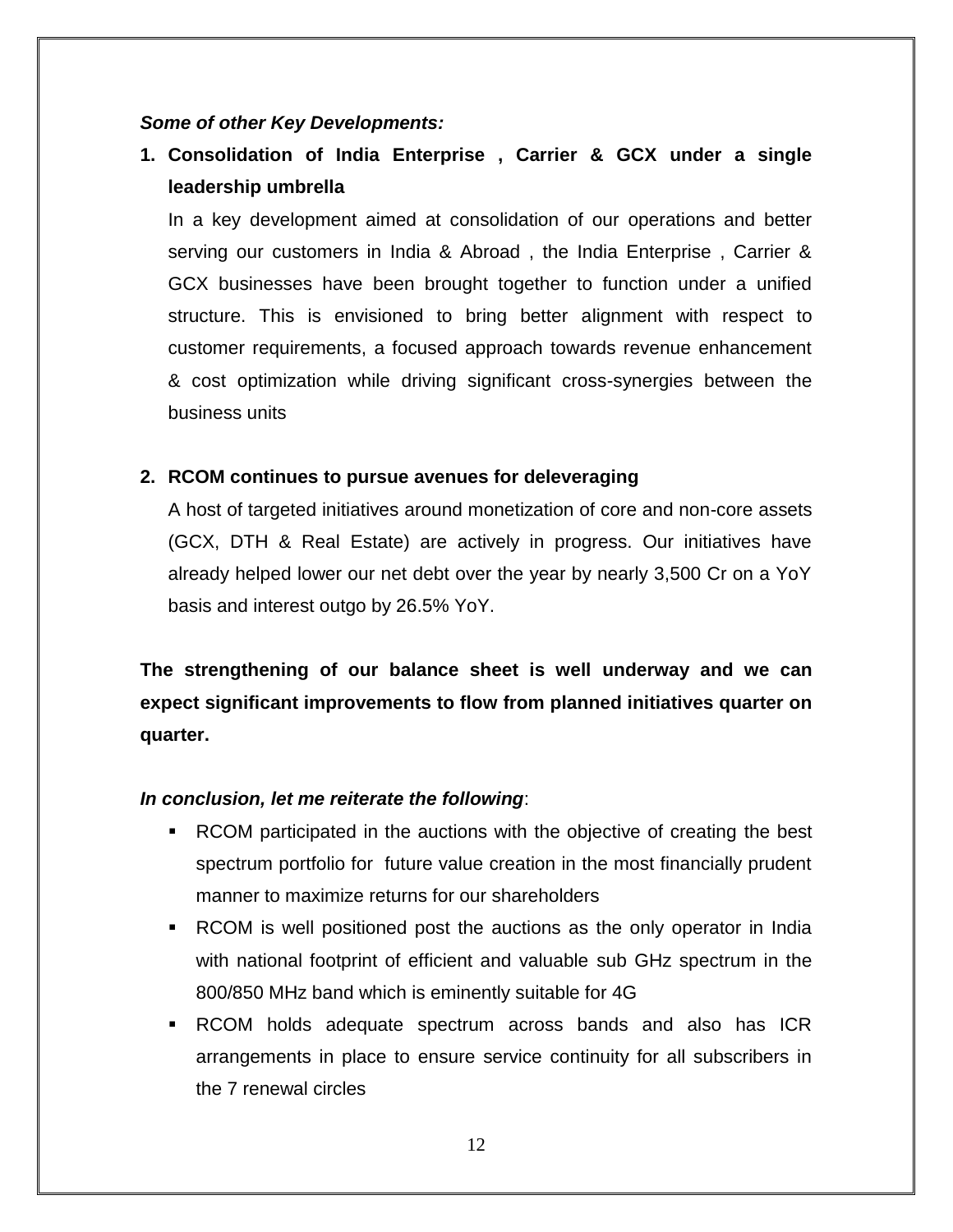- RCOM is progressively innovating through differentiated products and services with a focus on expanding data revenue base and enhancing user experience for both voice & data customers
- RCOM is focused on sustaining and extending its established leadership in the Indian enterprise space across IDC, Internet & MPLS
- RCOM has taken significant strides in its evolution to a pre-eminent cloud player in the Indian enterprise segment with investments in solution development and strategic partnerships
- RCOM maintains its market leadership in the NLD & ILD segments and is focused on sweating its extensive infrastructure assets on the ground
- RCOM continues to invest in partnerships & infrastructure growth in its global operations to emerge as a leading global cloud infrastructure player
- RCOM got rated by 2 major international rating agencies- Moody's and Fitch Ratings and both of them rated RCOM's outlook as stable indicating the ability to maintain balance sheet health
- In yet another indicator of Investor confidence, RCOM raised USD 300 Mn through an offshore bond offering.
- RCOM is actively working on various initiatives to improve operating metrics, to de-leverage the balance sheet to achieve continuous enhancement of shareholders' value

# *Thank you. And I would now like to hand you back for the Q&As.*

## **Operator:**

First in line we have Mr. Piyush Choudhary from CIMB. You may go ahead.

## **Piyush Choudhary**

Thanks a lot for the call. I have a couple of questions, on the initiatives which you have undertaken for reduction of debt, could you update us on your land demerger initiatives, securitization of Reliance Jio and the sale of GCX? And secondly on the Reliance Infratel; could you help us understand what's your external tenancy excluding RCOM's GSM and CDMA?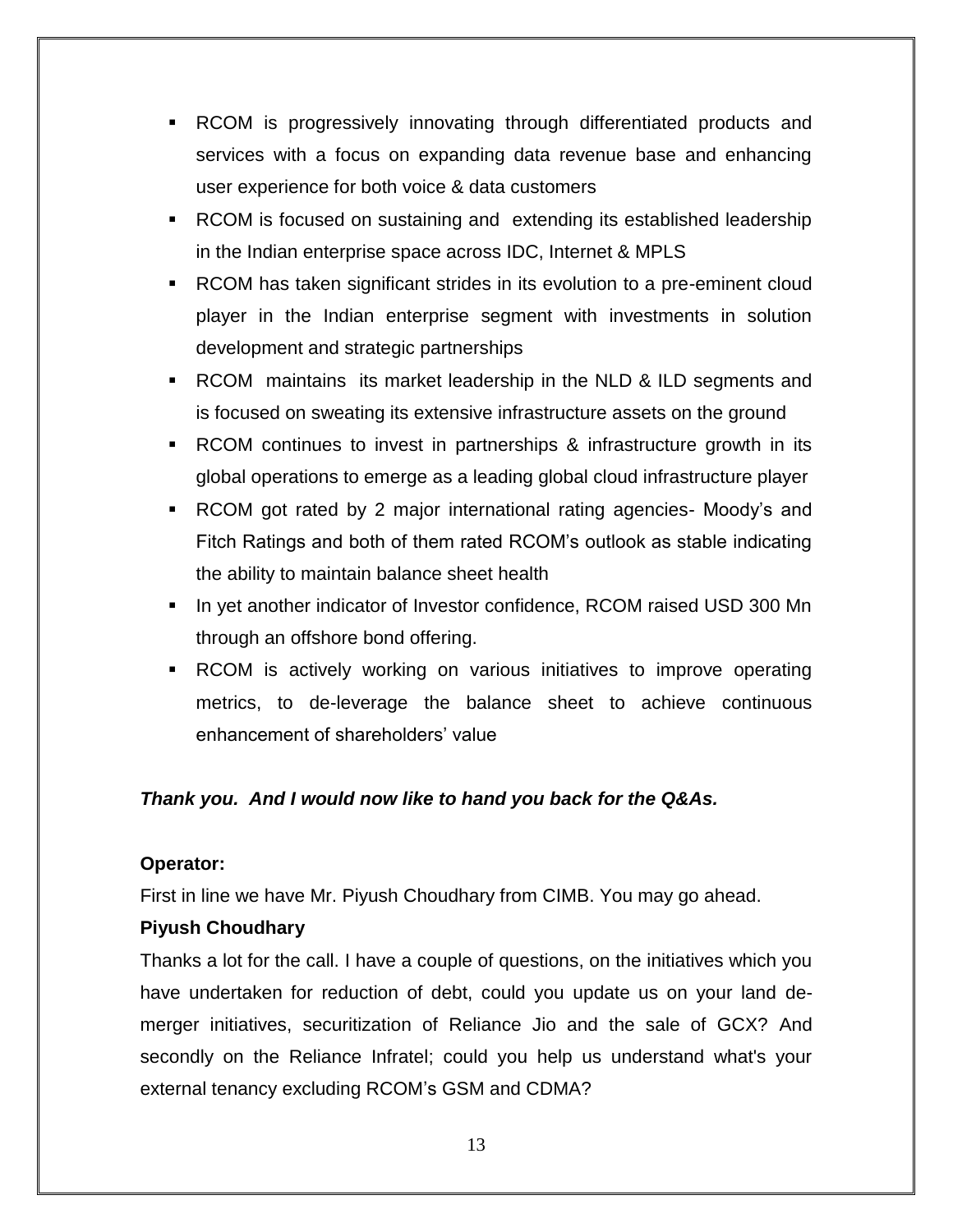#### **Gurdeep Singh**

Okay. Piyush, thanks for your question. On the deleveraging front as stated earlier, currently we are pursuing multiple options - mostly around our non-core assets. One is on the sale of GCX, second is on the real estate monetization including the DAKC campus and the marquee properties in and around the major cities of India. And third one is the hive-off of our DTH business. All of these are concurrently being followed-up, and I'm sure as and when something materializes we will be able to share this with you.

However, having said that the current annualized net debt to EBITDA ratio is at 4.64, the management and the team, all of us are completely committed that by March 2017 we want to get this down to the ratio of around 3.5 through all of these initiatives i.e. GCX, DTH, Real Estate monetization and going forward including potential of RITL monetization, part monetization through tower and the fiber is all in the bouquet of things to address for lowering the debt and we are confident of achieving this ratio of around 3.5 by March 2017. So that's one.

#### **Piyush Choudhary**

What would be that number of the total external tenancies?

#### **Anil Ladha**

Piyush, the number of external tenancies would be around 35,000 and if we take both RCom's, as well as the external tenancies, our tenancy factor would be anywhere about 2.5.

#### **Piyush Choudhary**

Sir, 35,000 are external tenancies excluding RCom?

## **Gurdeep Singh**

Yeah, current tenancy ratio is 2.54, and external tenancies are around 35,000.

## **Piyush Choudhary**

Okay. And if I may ask one more question on loans and advances trend, we have been witnessing a rising trend over there, somewhere year-over-year it has increased by Rs. 35 billion and it is around \$2 billion now. So why are such increases happening and what is the nature of these loans and advances,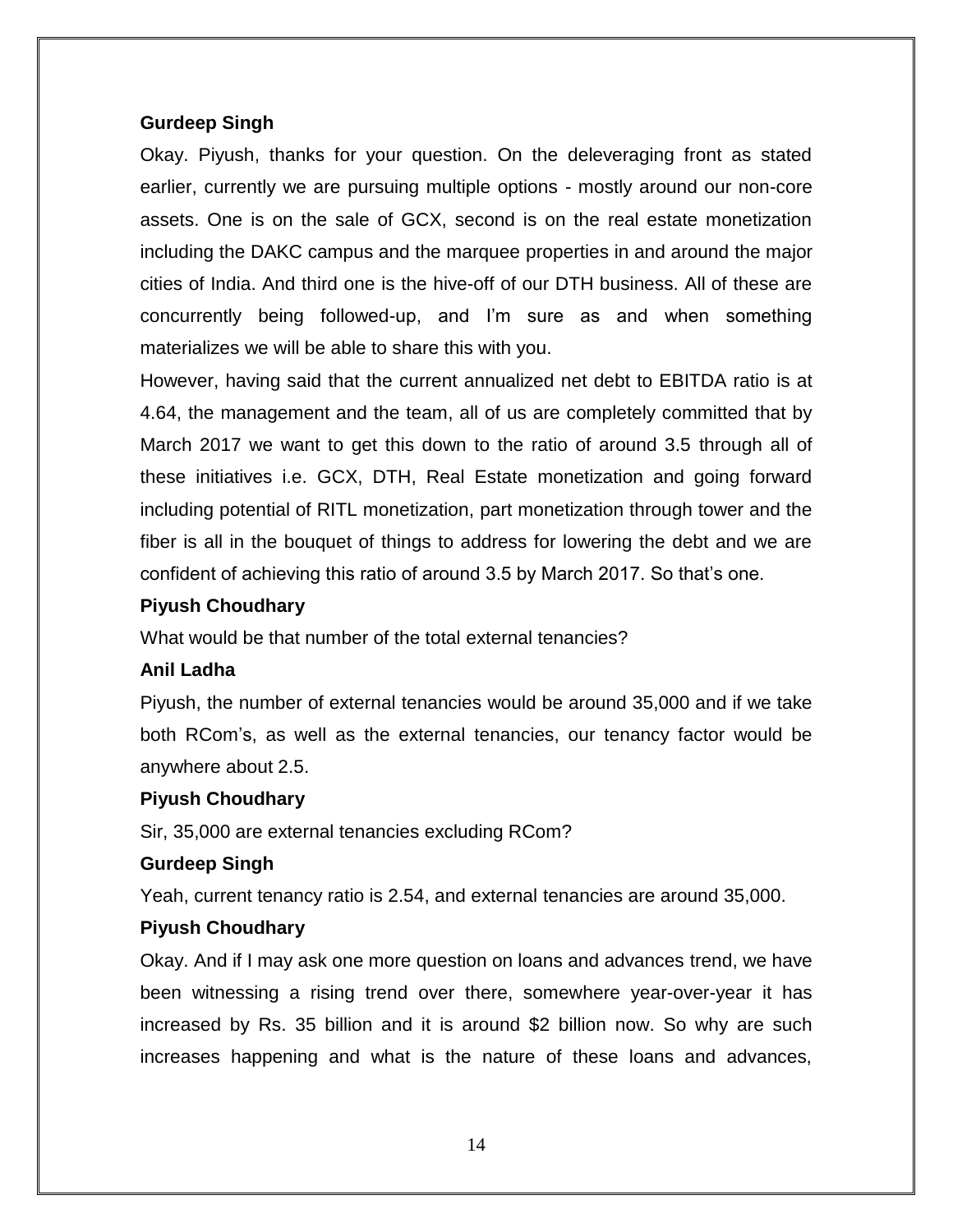because it's almost like 16% of your Balance Sheet, so if you can share some highlights on this. Thanks a lot.

## **Manikantan Iyer**

Piyush this is Manikantan. The increase in loans and advances include the following effects - earlier ESOP accounting was on a consolidated basis as per SEBI regulations, in the current year, this has been changed and is to be shown separately. So there is an increase of around Rs400 crore because of the ESOP advances being regrouped. It is not a new outflow. Second is the increase in capital advances which we have already committed and is around Rs. 350-400 crore. Thirdly, due to year-end TDS receivable have gone up. These three are the major elements accounting for the increase in the loans and advances.

## **Piyush Choudhary**

How much would be the capital advances Sir? Sorry, I didn't get.

#### **Manikantan Iyer**

It would be around Rs. 350 crore to Rs. 400 crore.

#### **Piyush Choudhary**

Okay, and what's the CapEx outlook for the next year?

## **Gurdeep Singh**

Yeah, our CapEx guidance largely around quality and capacity upgrade, and partly 3G rollout remains in the range of Rs. 1,500 crore to Rs. 2,000 crore.

#### **Piyush Choudhary**

Okay, thanks a lot and good luck.

#### **Gurdeep Singh**

Thank you,Piyush.

## **Operator**

Thank you Sir. Next in line we have Mr. Rajiv Sharma from HSBC. You may go ahead.

## **Rajiv Sharma**

Thanks for the opportunity. I just have a few questions; your minutes have bounced back on the mobile business very significantly this quarter, so what is driving that? Second is; your EBITDA has improved in the Global business by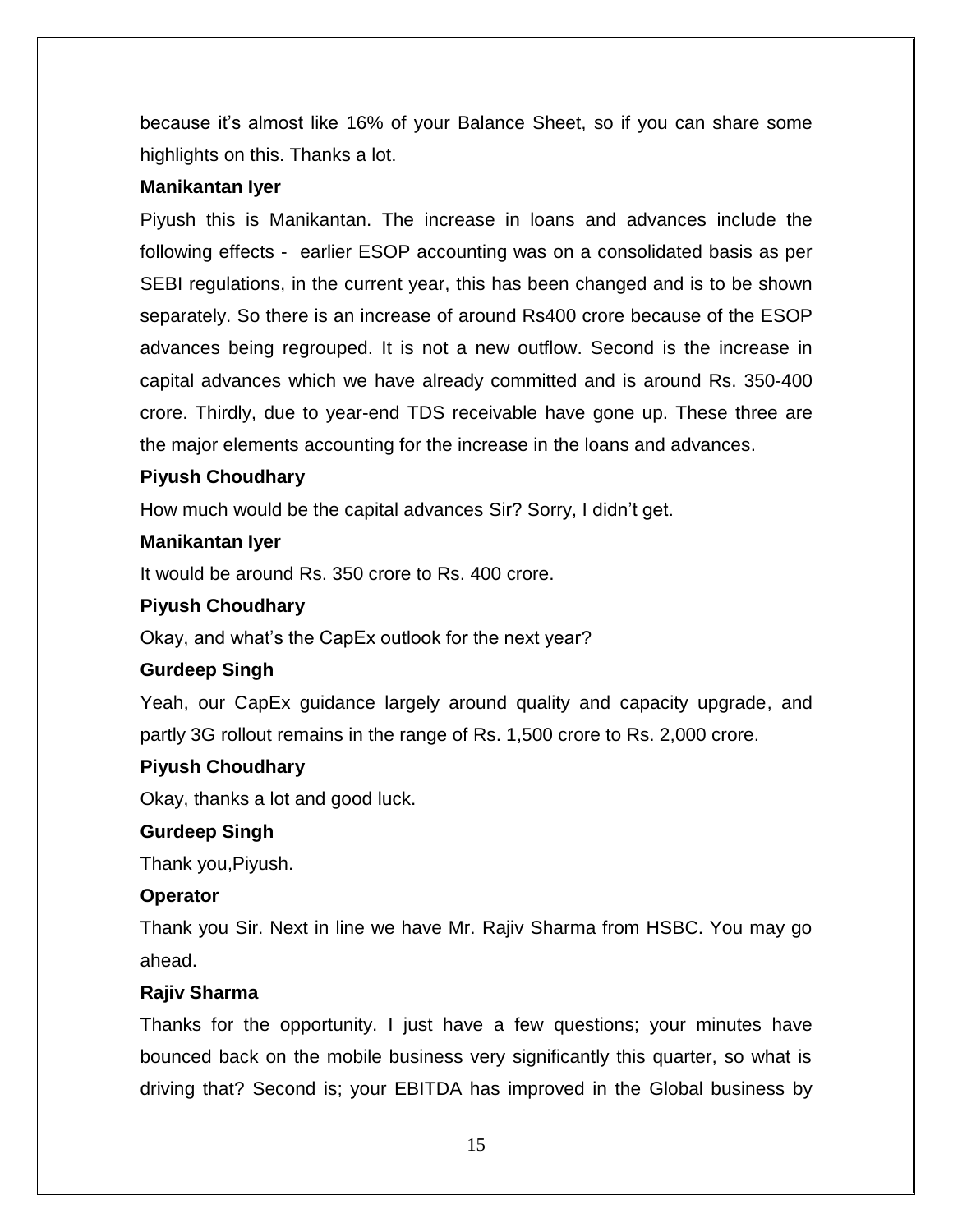20% QoQ, so what is the one-off there if any? And your CapEx has also gone up in the Global business significantly, so where is this investment going? The 35,000 tenancies which are external are they contributing to revenue as of now or they are work in progress? And when is your 1800 spectrum coming up for renewal in the circles which you were given in 2003?

#### **Gurdeep Singh**

Thanks Rajiv, thanks for your questions. I'll answer two and then my colleague Bill will answer other questions. On the minutes, the bounce back in the minutes growth is coming largely because of the subscriber additions. We've added 3.2 million net customers in the previous quarter. And I've also been emphasizing since the last several quarters that we have been pursuing good quality customers and thus value customers are coming on board. I think we have been meeting a lot of success in the corporates & SME on the postpaid segment and that is also helping us grow besides our new introduction of the WiPods, which I will talk to you about a little later.

Secondly on Jio, tower handover is work-in-progress, and it is fair to assume that partly some of the rental proceeds have started to trickle in. But, this year should be the full year of accounting of the overall tenancies and the proceeds there off. And we are very hopeful that in the next couple of months we'll be closing the entire handover process and then we will begin to reflect that.

Thirdly, on the 1800 MHz spectrum, our earliest next possible spectrum coming up for renewal is in the year 2021. In 2017, one circle, Gujarat for 800 CDMA and rest of our entire 1800 portfolio is coming up for renewal in 2021. So from an operating perspective we are insulated from any spectrum or go-to-market led strategies around that, at least for the next six years. Thus we can focus on enhancing the cause and interest of the business in the mean time.

Now I'll hand it over to my colleague Bill for your other questions.

#### **Bill Barney**

The main reason for the expansion in the margins has been the focus both on the Enterprise side domestically in India and on the Global side, on selling, onnet services. So I think one of the key things for us, if you look at GCX alone, is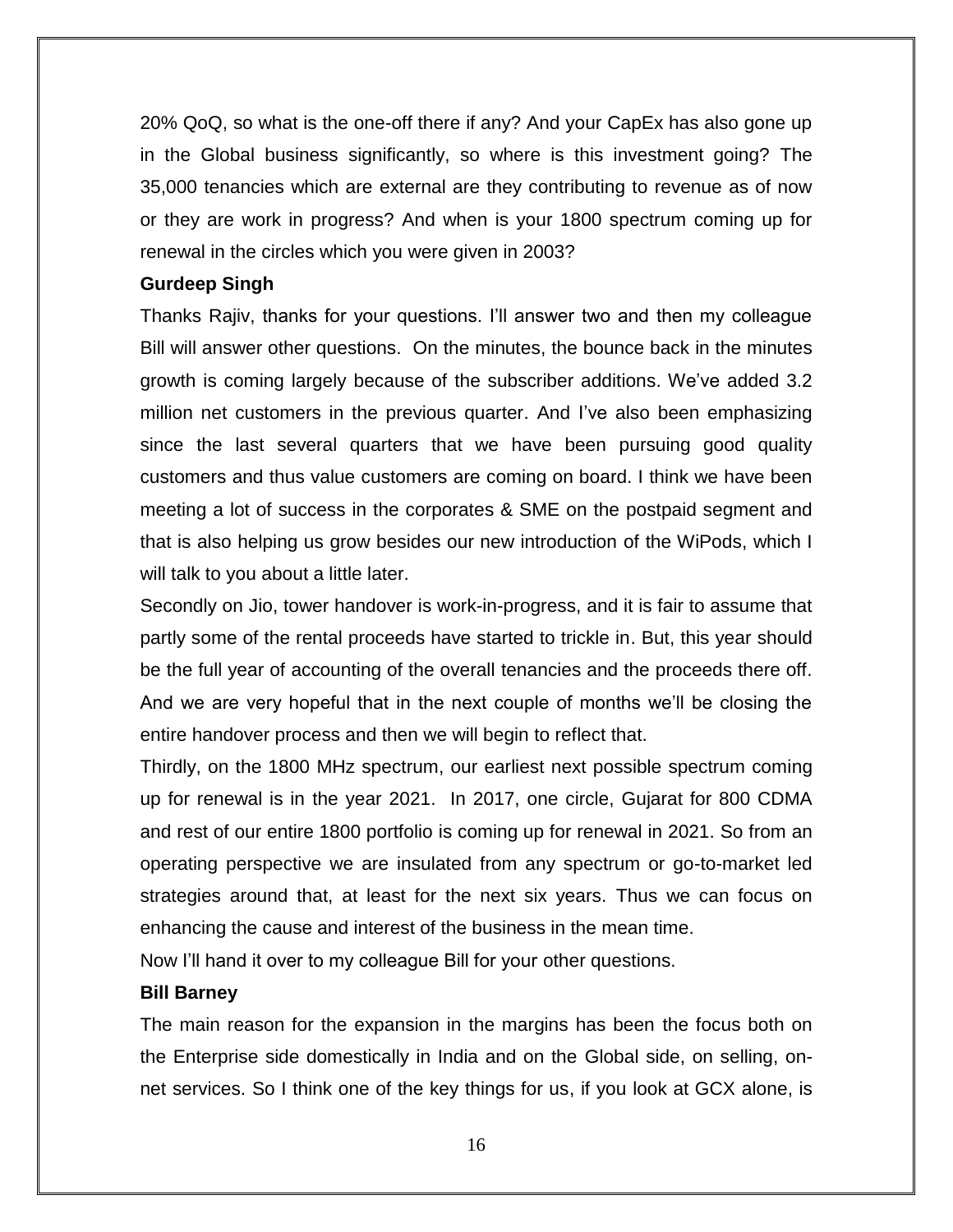that, we have increased our on-net sales by almost 15% in the year. That was largely across four or five fairly large deals which were completely a 100% on our network. Typically on our network we'll generate between 75% and 90% gross margins. The more services we can put on that the better it is. So that's where we saw most of margin improvement. We also saw some margin improvement in the United States where we put a lot of focus on selling our network capacities there.

In terms of CapEx, we did do a high yield bonds 12 months ago and we announced that we would be expanding in four key areas, one would be our Trans-Pacific and India–Asia Pacific Cable. We started some work on those two projects with some CapEx spend. We are also in the process of rolling out our Cloud Notes around the world. We have done six deployments and we're in the process of deploying another 21 Cloud Notes. So that's actually been a large portion of our CapEx spend.

And we've also shored up our network that we could as we mentioned before by almost 500G of backhaul capacity both across the Atlantic and then also in the Middle-East and in Asia. So we've actually done a significant upgrade of our network and we will continue to do that as we're seeing pretty substantial growth. And actually as we focus much more of our services on-net we think that we will actually continue to spend sort of in the ranges of US\$20 million to US\$30 million on capex going forward.

#### **Rajiv Sharma**

So Bill if I understand you correctly this is all organic and there is no onetime adjustment and this is the run-rate which we should assume going forward, of Rs.260 crore?

#### **Bill Barney**

We got some projects, but it's going to be a little bit bouncy. So you're going to see in this year we'll have a bit of CapEx on the cable side and we'll have some on the Cloud Nodes. So some of these, just as background, some of these cloud nodes are going into heavily regulated places. So they take time to either deploy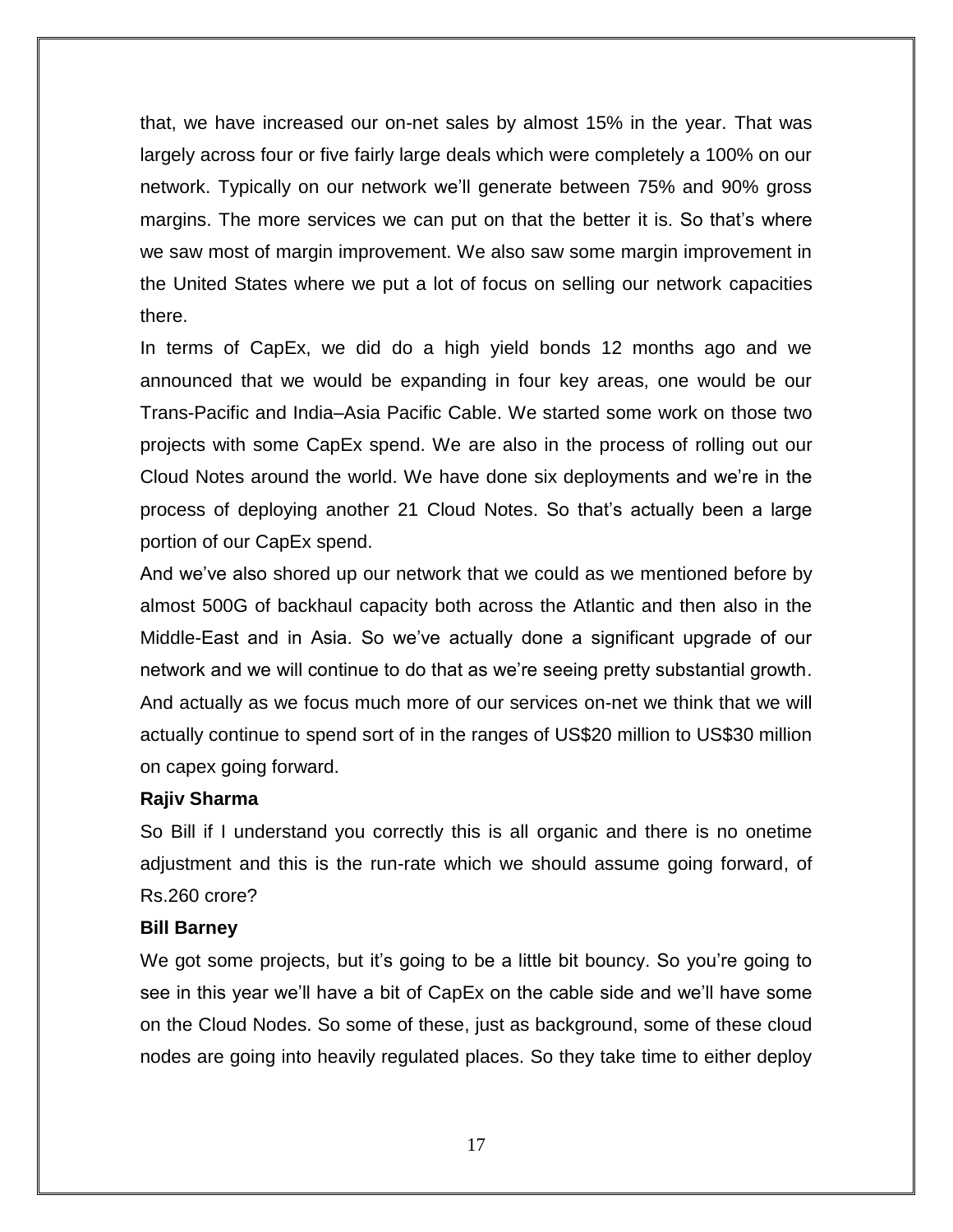or not deploy. So you'll see that our CapEx will tend to be lumpy year-on-year, but this is sort of the range that you'll see, probably.

# **Rajiv Sharma**

Bill my question was on EBITDA, is this the run rate which we achieved in the last quarter? Is that the steady run rate going forward?

## **Bill Barney**

I think there is a bit of upside on that. I think it's going to be steady or up a bit after Q4.

# **Rajiv Sharma**

Okay. Just a couple of follow-up questions for Gurdeep.

## **Gurdeep Singh**

Yes.

# **Rajiv Sharma**

You have given your 3G base, but then there is good amount of pure data subscribers which you have because of your CDMA business. I was just trying to understand what is the difference in the usage behavior and what is the difference between the realized rates? And it will be great if you can quantify something around there?

## **Gurdeep Singh**

Okay. Rajiv, before I proceed to answer your question, I also want to add back to the first question on the voice volume growth. I forgot to mention that for several quarters, in fact for 17 quarters, it was first time that we saw a CDMA voice revenue growth, by 0.3%. I've been saying this for last two quarters that we were coming to a near end of depletion of the CDMA voice revenue, which was static for last previous two quarters. So that is also adding to our overall voice volume and the minutes' growth, that's one.

Second, our telecom revenue actually grew 2.7% quarter-on-quarter. If you consider the fact that 76% of our business comes from the growth engine of GSM and Data, that part of the business grew 3.5% and the balance 24% contributed 0.3% to our business. So I think we are now beginning to move towards mark-to-market led performance..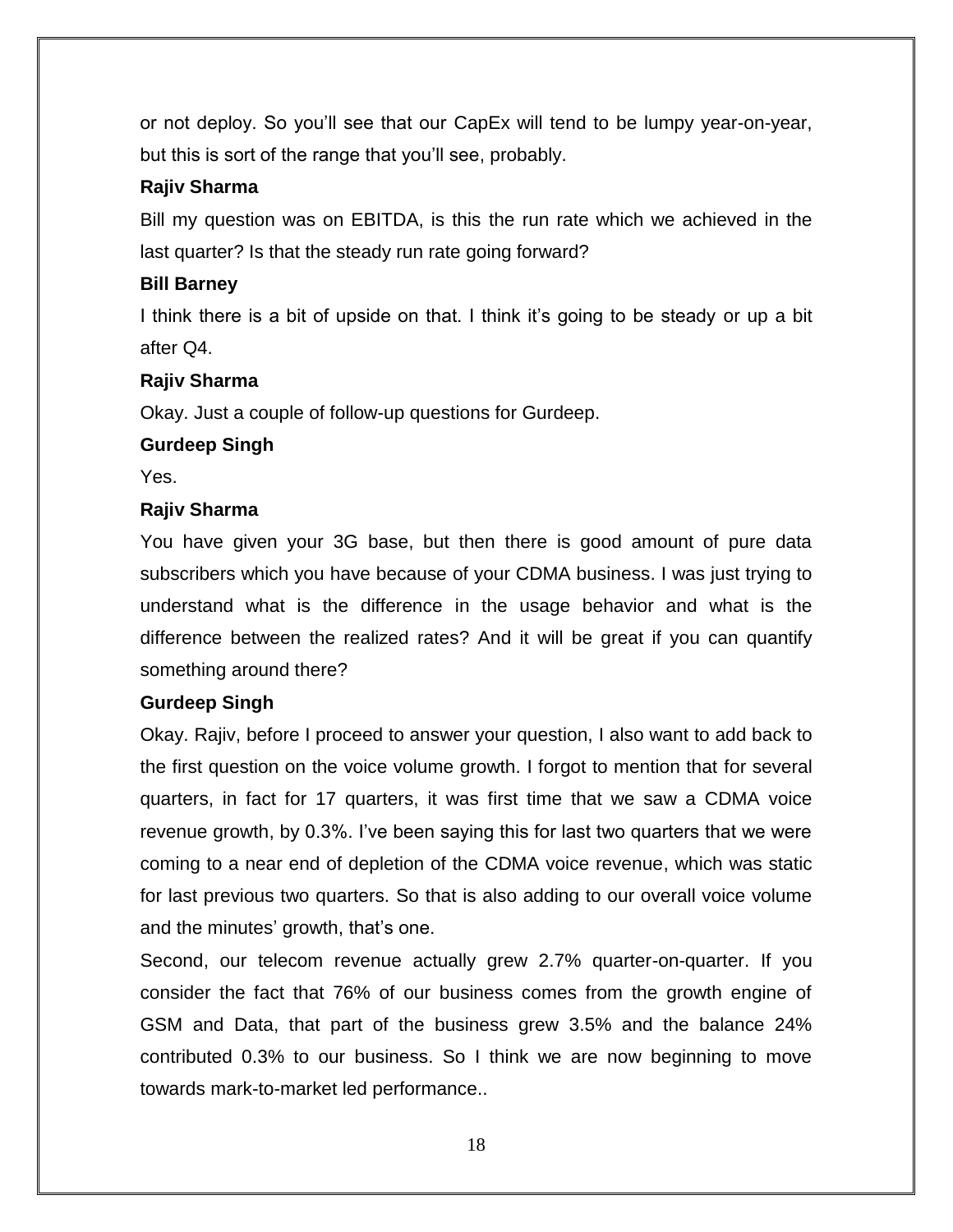Coming to the question on the data usage, I think, we recently launched a series of WiPod devices, MiFi and WiFi routers, the average consumption of a customer on that, because its coming on the back of Rev B largely and 3G in other cities, is about 2GB. So that is helping us grow our data consumption disproportionately and that's why you see our average usages in the range of 892 MB per subscriber. Does that answer your question Rajiv?

## **Rajiv Sharma**

Yes, it does answer. You mentioned in your disclosures your 3G subscriber as anyone who uses, either one call or 1 MB of data, but what will be a pure 3G data customer, who are not or who are using both data and voice, but not a smartphone for a voice, because that may not be a 3G customer?

#### **Gurdeep Singh**

Our 3G users are the ones who have actually used 3G data as a 1 MB or above. Now to reclassify this definition in line with some of the other operators who have made certain changes for that, we will have to take a hard look at this quarter and maybe come up with a little more quantitative data from next quarter.

#### **Rajiv Sharma**

Okay.

#### **Bill Barney**

Hi, this is Bill. I just want to finish up on the EBITDA side. The one thing that you should think about GCX is that, in the fourth quarter, as per Indian GAAP our EBITDA will tend to be \$10 million bucks higher. And we think this is a trend that will continue. But, we typically close the large portion of our IRUs in the fourth quarter of the year. So that tends to drive up that.

#### **Rajiv Sharma**

Great. If I can just ask one last question Gurdeep.

#### **Gurdeep Singh**

Go ahead, please.

## **Rajiv Sharma**

On the 4G; you have a great spectrum bank on the CDMA. But what's the plan going ahead, like, your CapEx is Rs. 1,500 crore to Rs. 2,000 crore which means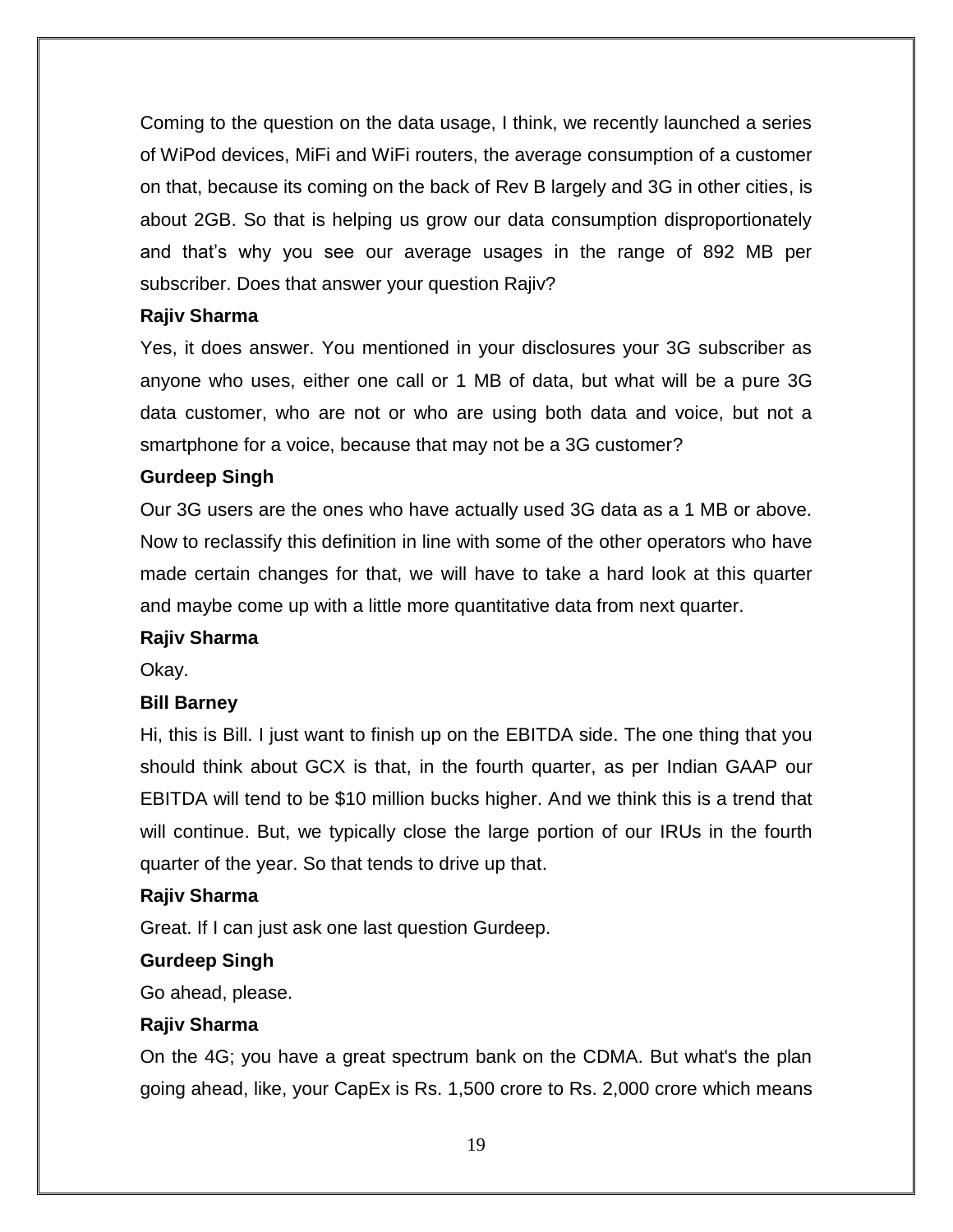there is no LTE rollout in the next one year. Maybe, we can see one market like Gujarat going for LTE. So what's the plan, are you looking for a partnership kind of model where you'll get a strategic investor? And the other question which worries me is that, this whole spectrum will come for renewal, not the one you added, one block, but the rest of the spectrum comes for renewal in 2021. So you just have five to six years and then you have to pay a spectrum fee as Rs. 7,000 crore. So for anyone to look at this, it means investment of Rs. 15,000- 20,000 crore in LTE and then five years post that there is renewal where there can be aggressive bidding. Am I thinking it correctly, can you help me understand this better?

#### **Gurdeep Singh**

I'll try and contribute to your thought process. First is on the CapEx side. The CapEx guidance that we said is, only for the current business and a business asusual in terms of capacity and quality upgrade. This certainly does not include the LTE related CapEx. Having said that we did discuss a couple of weeks ago, on a separate call, while we apprised everyone about our LTE plan. The plan is currently underway. We are putting our plans together for a rollout in this fiscal year. Having said that as and when we finalise some of those plans, we will be happy to share that with you.

Thirdly, on the spectrum coming up for auction, I think, there are six years to go before next round of auction. Currently we are focused on making good use of the spectrum that we have, looking at our LTE rollout and the portfolio of the LTE we will have one and many ways in the future to look at how do we keep augmenting our spectrum and keep getting ourselves future ready going forward.

#### **Rajiv Sharma**

Okay, that's helpful. Thanks a lot and good luck for the next call.

#### **Operator**

Thank you, sir. Next in line we have Mr. Srinivas Rao from Deutsche Bank. You may go ahead please.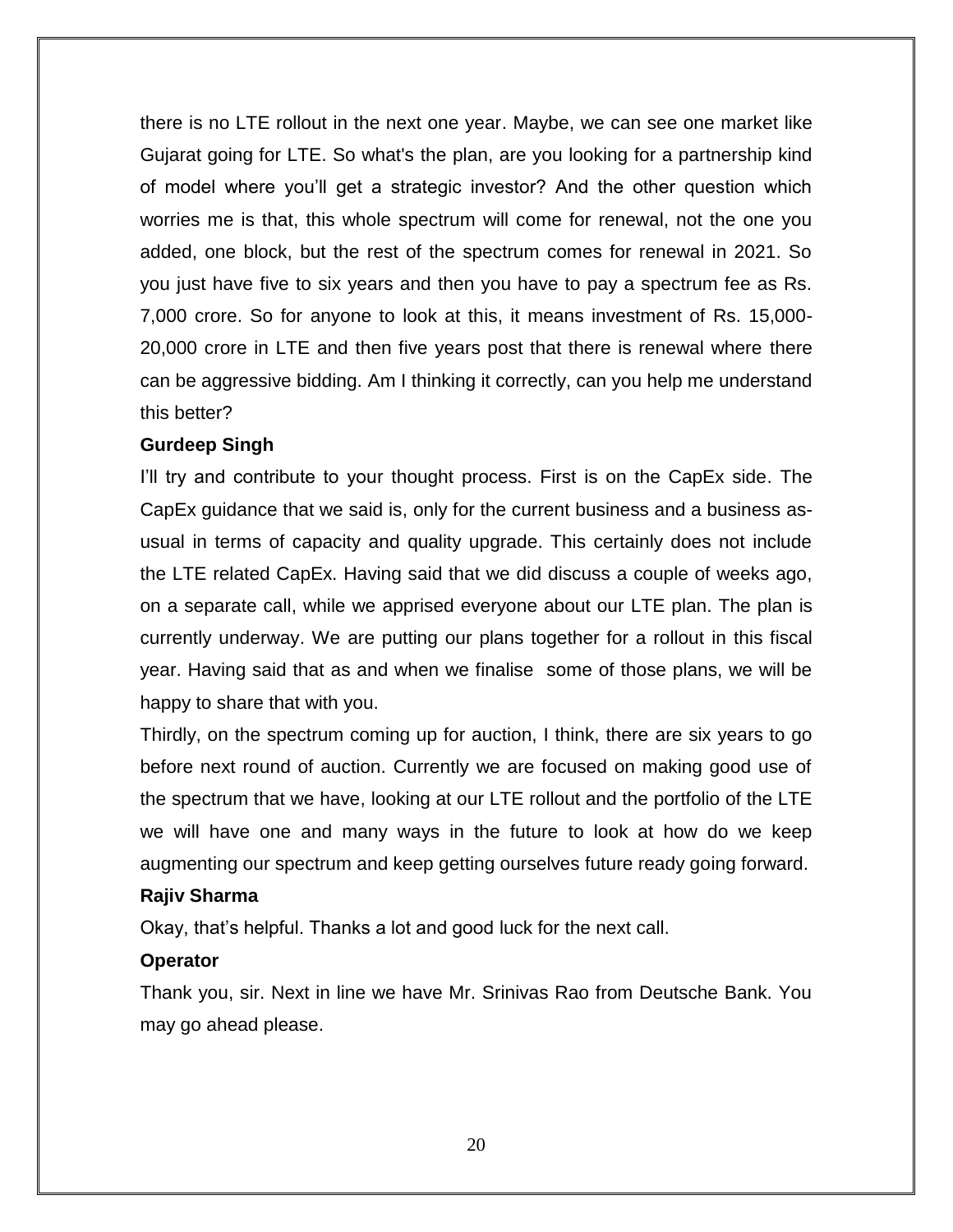## **Srinivas Rao**

Hi, thank you very much, Srini here. I have a couple of questions on the reported financials. Could you help us understand what was this massive minority interest reversal or negative number this quarter which is the reason why the PAT is quite high?

Second, looking at your standalone financials, again there seems to be quite a lot of volatility in that. Can someone please explain exactly what is contained in the current standalone financials of the company that would really be useful? And finally, on the strategic aspect, I just wanted to clarify while RCOM does have a very high amount of sub-1 gigahertz spectrum, would it be fair to assume that there would be some kind of fee to be paid for it to be used for LTE and here I mean the legacy sub gigahertz spectrum not the one which has been purchased in the recent auction. Thanks.

## **Gurdeep Singh**

Thanks, Srini. I will answer the third one first and then I will hand over to my colleague. Yes, if you look at it, what we did in this auction is that earlier we had 12 circles, which had 5 MHz contiguous spectrum and in the other circles where either they were coming for expiry like Assam, North East and the others where we held either 2.5 MHz or 3.75 MHz spectrum. What we have done is we have ensured that all over India except Rajasthan, which didn't come up for auction, we now have 5 MHz spectrum, which is LTE capable.

Now, when we say LTE capable means the legacy spectrum that we hold, and if we want to use and deploy the LTE services, we will naturally have to liberalize by paying the auction discovered price. So we will cross that process as we begin to sum-up our rollout plans. I now hand over to my colleague for the first question that you asked.

## **Manikantan Iyer**

Yeah, Srini, Mani here. Let me take the first one, the minority interest, and I request you to refer to standalone financial note 5A and B if you have it ready otherwise, I can read it for the benefit of all. During the quarter ended March 31, 2015, the Company has revised existing terms of lease of optic fibre cable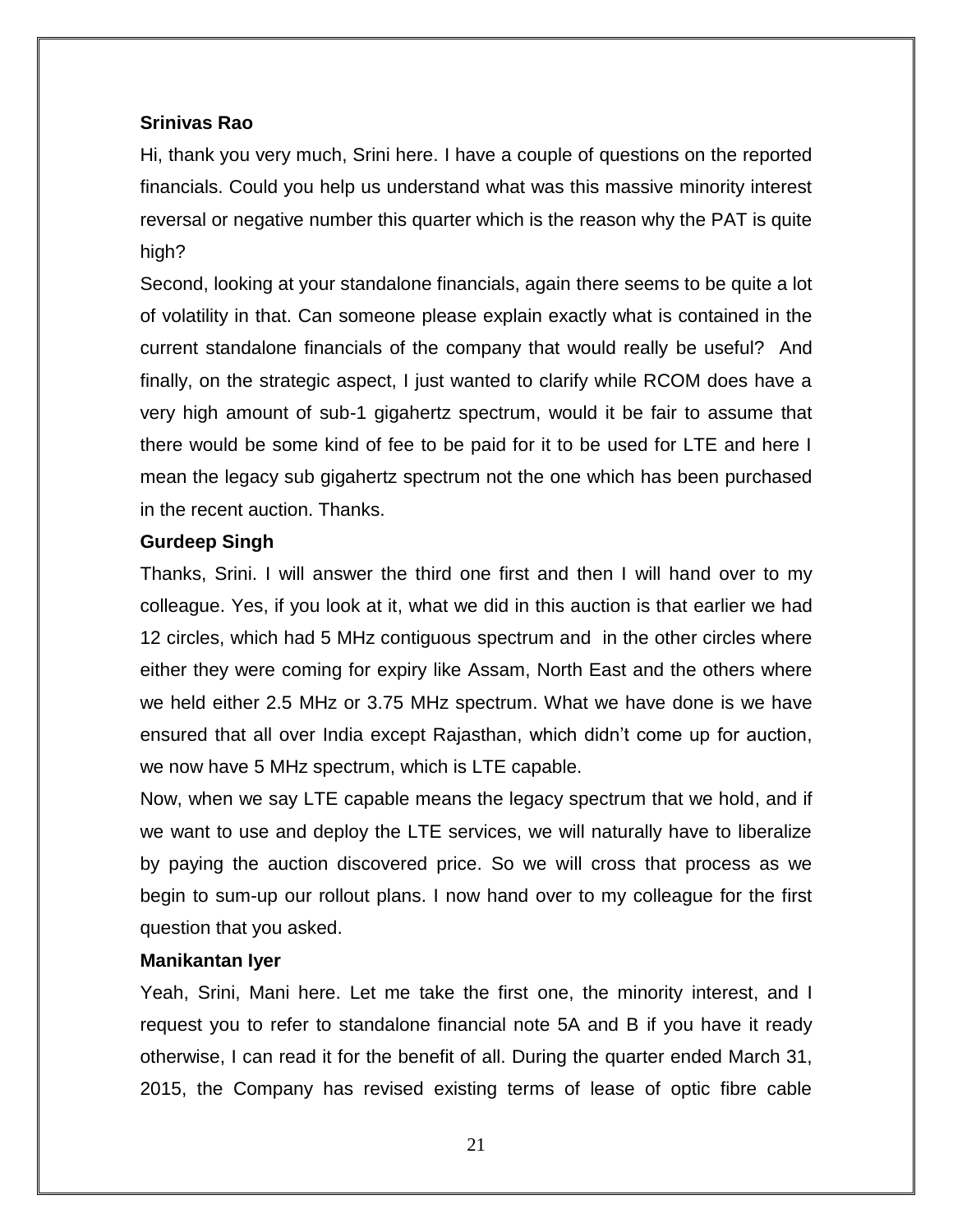availed from its subsidiary, as required in line with arm's length pricing, with effect from April 1, 2014. Accordingly, liabilities for lease rent and Deferred Tax Assets have been reversed by the Company in the books of accounts. If you remember, last year we created deferred tax assets which has been fully reversed in the current financial year.

And further, the agreed reduction, in the yield of preference shares issued by a subsidiary has also been considered in the books of accounts. So when you have this affected in the balance sheet, you will see the variation is on account of revision of the intercompany lease of OFC assets between the Company and its subsidiary. It will not affect any of the consolidated financials. Have I answered you on the minority interest?

#### **Srinivas Rao**

Yes, so essentially what you are saying is that the minority interest reversal is an account of the arm's length pricing between the subsidiary and Reliance Communications.

#### **Manikantan Iyer**

Yes, the minority interest is impacted due to the said revision of existing terms of lease. However, at the consolidated level, the increase in PAT is mainly because of improved operational EBITDA. The minority interest impact largely gets nullified by the tax provisions.

#### **Srinivas Rao**

Right.

#### **Manikantan Iyer**

I would like to clarify that PAT for the financial year has increased on account of interest reduction and the operational EBITDA. Third one on the standalone financials, if there is anything specific I'll answer otherwise standalone financials do reflect only the standalone position.

#### **Srinivas Rao**

No, sir, my basic question is if I look at the EBITDA run rate compared to run rate of anywhere between Rs.12 to Rs.17 crore for the last three quarters, it's now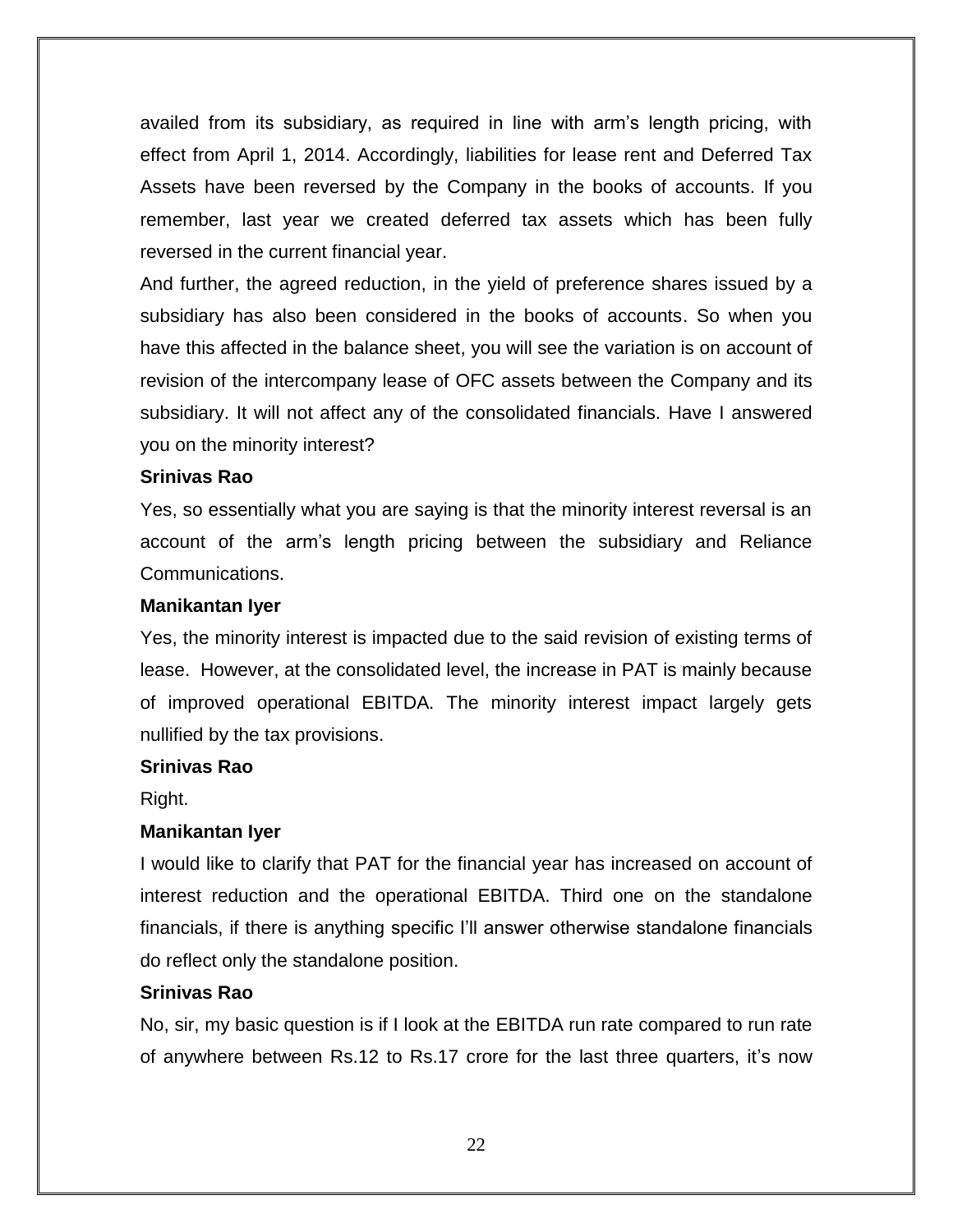almost 10x, that's almost Rs.112 crore. So what happened here actually? And I can see there is a massive reduction in other expenses as well.

#### **Manikantan Iyer**

Once again, you can go to the notes to accounts in standalone financials, and refer to note number six.

#### **Srinivas Rao**

Yes, okay.

## **Manikantan Iyer**

We have restructured certain expenses within the group. It will not impact in the consolidation.

#### **Srinivas Rao**

Okay.

## **Srinivas Rao**

Yes, understood. Sir, if I may just ask one more question on the mobile business, we haven't seen any addition of overall sites or 3G sites over the last one year, if I'm not wrong. Is that something which is likely to continue for another one year?

## **Gurdeep Singh**

No, I think with the smartphone penetration now reaching a certain level, which may warrant a 3G expansion into the Tier 2 towns, we will be looking at 3G expansion. Having said that, we continue to follow the philosophy of being asset light by enhancing the interests of the Company for coverage and capacity purposes through meaningful ICR partnerships.

## **Srinivas Rao**

Thanks, thanks Gurdeep. It's really helpful. Thank you, so much.

## **Gurdeep Singh**

Thank you. Pleasure talking to you Srini.

## **Operator**

Thank you, Sir. Next in line we have Mr. Pranav Kshatriya from Edelweiss Securities. You may go ahead.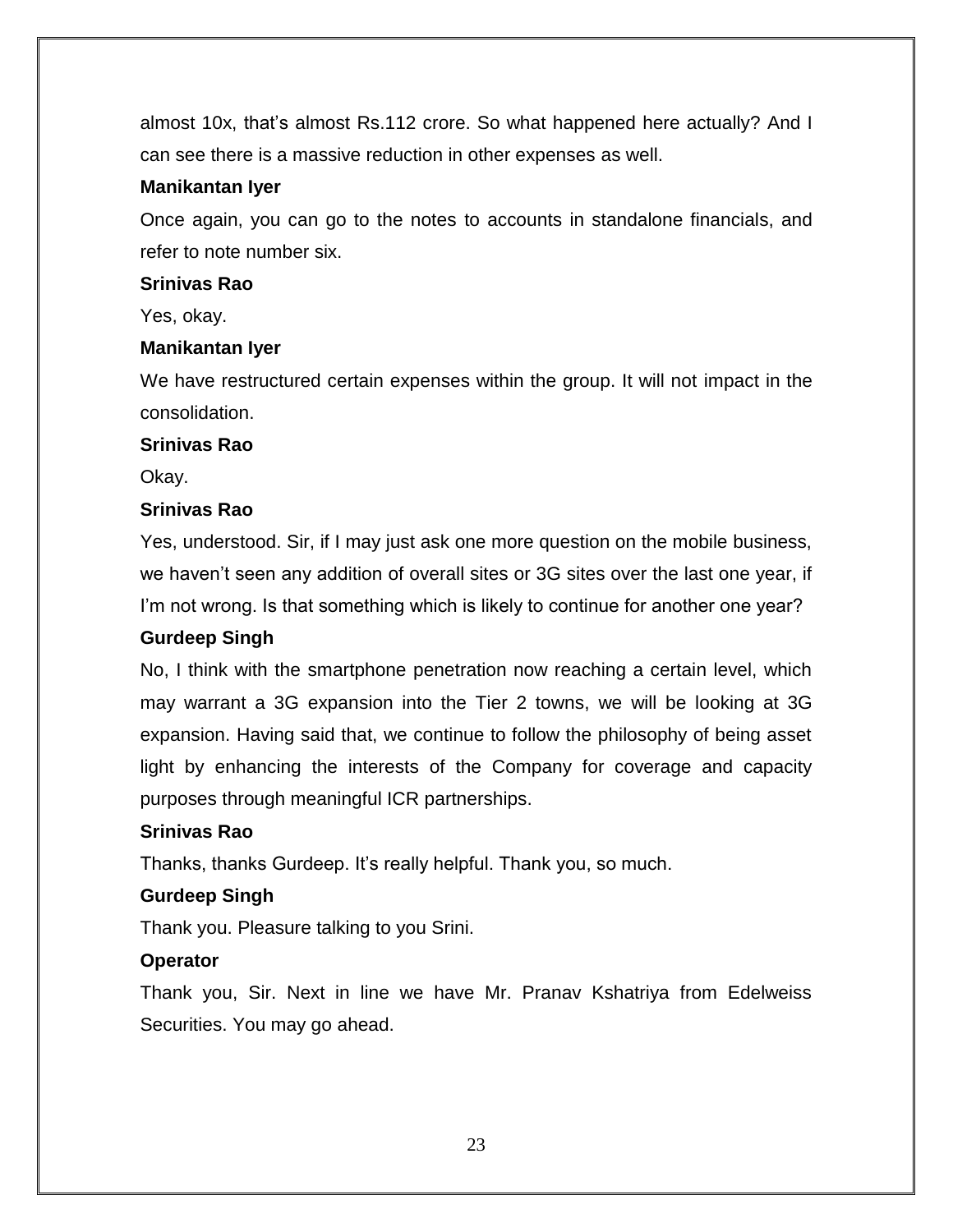#### **Pranav Kshatriya**

Hi. Thank you for taking my question. Sir my first question is regarding your 3G sites. You have around 11,000 sites. If you look at competition it is somewhere between three to four times your sites and they have been adding sites quite aggressively. So would you be looking to match them in terms of 3G site additions. I just want to highlight one thing that if you look at the pricing, Reliance pricing on 3G is lesser than its competition. So since you offer at a lower price I think you should be able to fill up your 3G at much faster rate as compared to others. So just wanted to know your thoughts on that?

My second question is on the Global business. We've seen a good traction in the data revenue. Can you highlight a couple of products or services which have led to this growth in data? And consequently, there has been some decline in the voice revenue on sequential basis. So what is the reason for that and how should we see it going ahead? Thank you.

#### **Gurdeep Singh**

Okay. Let me answer the first question on 3G site. Well, if you look at our 3G portfolio of our own markets it is largely Metro centric where we have got Mumbai, Delhi and Kolkata. And then we have the B and C circles largely in our kitty where you will agree with me that the smartphone penetration varies by huge margin versus the other category A circles. So if you look at our 3G footprint in Mumbai, Delhi and Kolkata and if you look at it in MP-CG as well as in Punjab, we have a mark-to-market 3G coverage. And in the other areas we will take up the 3G expansion as the smartphone penetration begins to come to a certain level which will warrant investments.

I don't think it's a fair comparison with the competitive numbers because may be many of our competitors are driven by the compulsion that they have a congestion on their 2G network and they want to offload the congestion on 3G. So they have expanded the 3G footprint. I think the fair point is that are you well represented, are you in-line with the smartphone penetration because this business is purely, squarely and directly depended on the 3G device penetration in the market. That's one.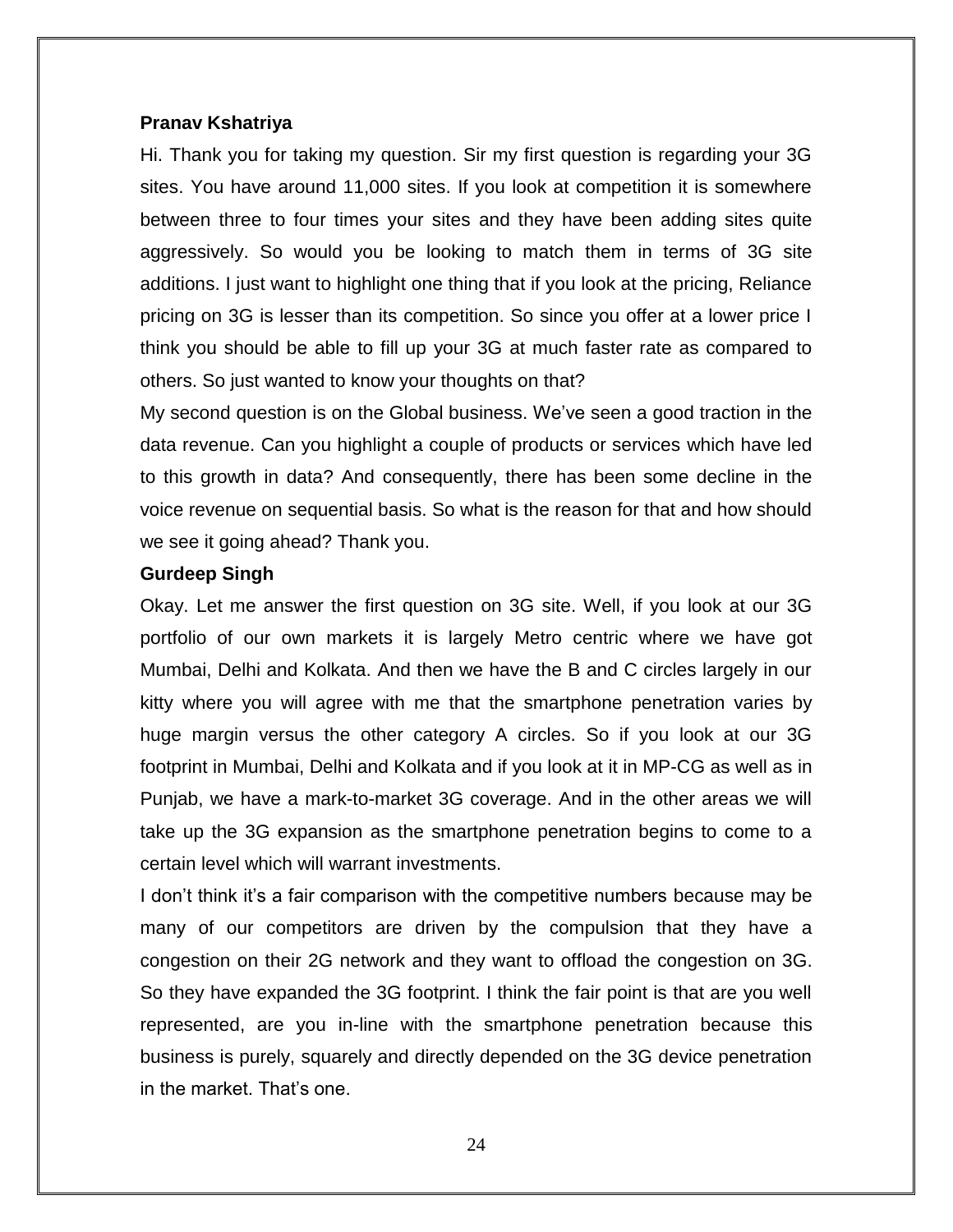Second to answer your question on 3G or 2G rates, our proposition which we started one and a half years ago, has helped us fill capacity, going to the disproportionate share. I think the proof-of-the-pudding is that we have nearly 50% of our mobile internet subscribers that are 3G, which is way beyond the competition and the level that we are in the market, as a number four player. So I will say that in certain terms, in the data space, we reflect or exhibit an incumbent like behavior coming from our strong challenger position and a very innovative pricing and positioning.

We will continue to do that because we believe it's working on the ground and with bouquet of our initiatives around Facebook, Twitter, and packaging of social networking along with our mobile internet packages, it's helping us become a popular operator amongst the urban India. I don't think it's out of the place to mention that recently published AC Nielsen survey in the brand equity in the Economic Times, under the most 20 exciting brands that urban India relates to, we were ranked the 14th. So I think it's a testimony of some of the work that we've been doing around the data space.

#### **Bill Barney**

The question on Global Business' Data margins, it's largely coming from the last two quarters that has seen pretty good expansion in the OTT space. So it's largely due to the technology companies. And then coming onto our network, in fact, more than 60% of our growth has been in that space. But it's also just an expansion of our Enterprise capabilities and also our focus on sales in some of the key markets.

In terms of the Voice business, I think you can expect it to be cyclical. There were times where a number of regulatory changes happened in the quarter and this is not unusual too, and hence you'll see that all tend to go up and down. That should be sort of the norm unfortunately and it will be like that, it will move a bit from time to time. But the outlook seems pretty stable throughout this year as far as we can see coming in at this point. I hope that answers your questions?

#### **Pranav Kshatriya**

Yes. That's it. Thank you so much.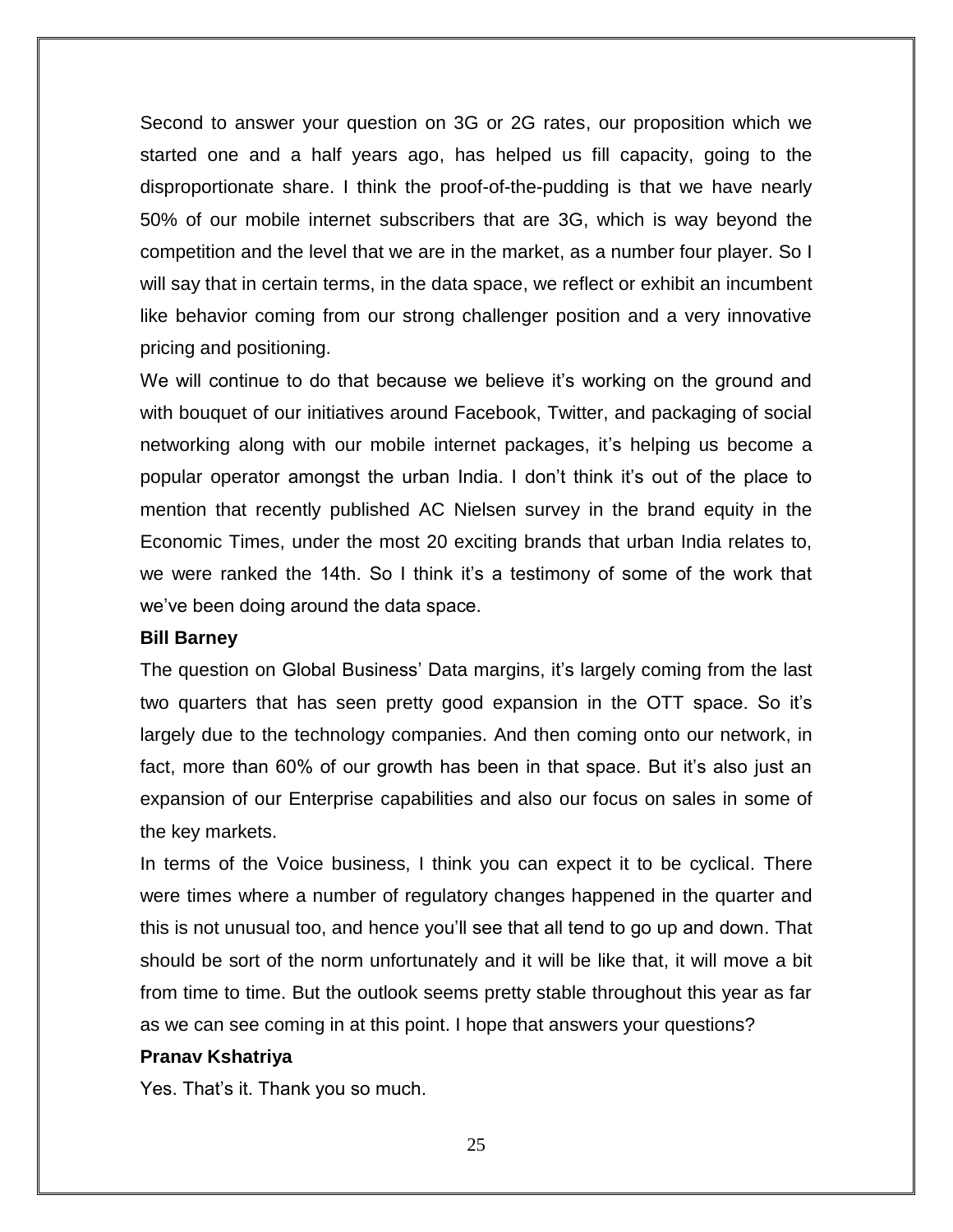#### **Operator**

Thank you, Sir. Next in line we have Mr. Kunal Vora from BNP Paribas. You may go ahead.

#### **Kunal Vora**

Yeah, thanks for the opportunity sir. I just wanted to get your thoughts on Reliance Jio, which is the other operator having 850 MHz holdings now. Do you see it as the potential partner once you can liberalize your spectrum and spectrum sharing is allowed or do you see it as just another competitor?

#### **Gurdeep Singh**

Well. As far as we're concerned currently we have looked at all the possible areas for our infrastructure sharing with them. We will continue to explore whatever is possible between the two of us on the basis of needs or requirements to continue to share because we want to follow the philosophy of CapEx light and OpEx light regime. Having said that, certainly we view Jio as the competitor in the market and we will deal with it when they launch their services in the market.

#### **Kunal Vora**

Once you liberalize the spectrum you can potentially even share spectrum with them, is that a thought which you have or are you looking to liberalize the spectrum in a short while or will you wait for the spectrum renewal and only then think of going for 4G after 2021?

## **Gurdeep Singh**

As I just said a couple of minutes ago that we are currently focused on designing our LTE roll out blueprint. We're in the thick and thin of it right now and we should be done with it in the next one or two months. Having said that, our current focus is on 850 LTE roll-out and we have not thought beyond that at this point in time..

# **Kunal Vora**

Okay, thank you, sir.

## **Operator**

Thank you, Sir. Next in line we have Mr. Aditya Soman from Goldman Sachs. You may go ahead please.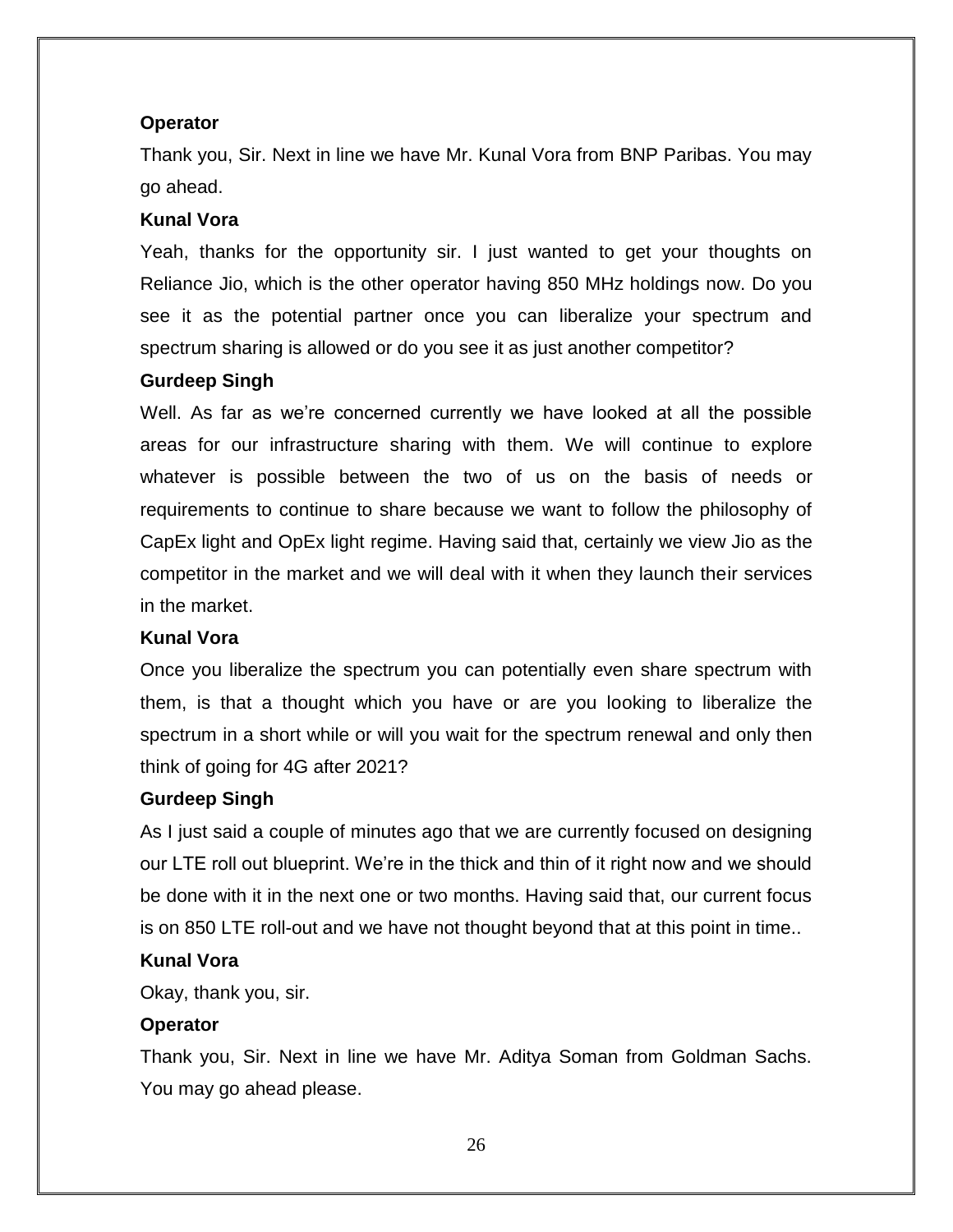## **Aditya Soman**

Hi, good afternoon. I think most of my questions have been answered, just a couple from my end. Firstly, you mentioned you have 17.4 million 3G users. Of that, what proportion would be dongle users? And the second question is on the DTH business. At present what will be the sort of market share of the DTH business and what will it be as a proportion of your total India business sales?

## **Gurdeep Singh**

Okay. Coming to first one on the 3G where we have 17.4 million subscribers. I will not be able to share the exact details as I don't have them right now. On the dongle subscribers, they are largely mobile internet users on 3G.

And we have a decent share of dongle users in our non-Rev B market, wherever we don't have Rev B. So I think you'll have to view the data, circle by circle rather than looking at it overall because, in the areas where we have Rev B we've been aggressively pushing the WiPod as our business category because of the sheer stronger in-wall propagation and a greater throughput that you can experience inwall. Coming to the DTH side, we have nearly 7% of the DTH industry market share and we continue to hold our market share in the DTH business.

#### **Aditya Soman**

Just a follow-up actually on both of them, on the DTH market share, the 7% is on the subscriber market share, and is it on the active subscribers?

#### **Gurdeep Singh**

Yeah, that's right, it's on the subscriber base and on the revenue side, our market share is similar as our ARPUs which are similar to the average of the industry.

## **Aditya Soman**

Understand. And just on the 3G base, you said majority of them are in the mobile internet base, but what are the smartphone prices you see in terms of incremental smartphones that have been picked up and, do a large proportion of subscriber pick-up smartphone directly from you or are they buying it externally?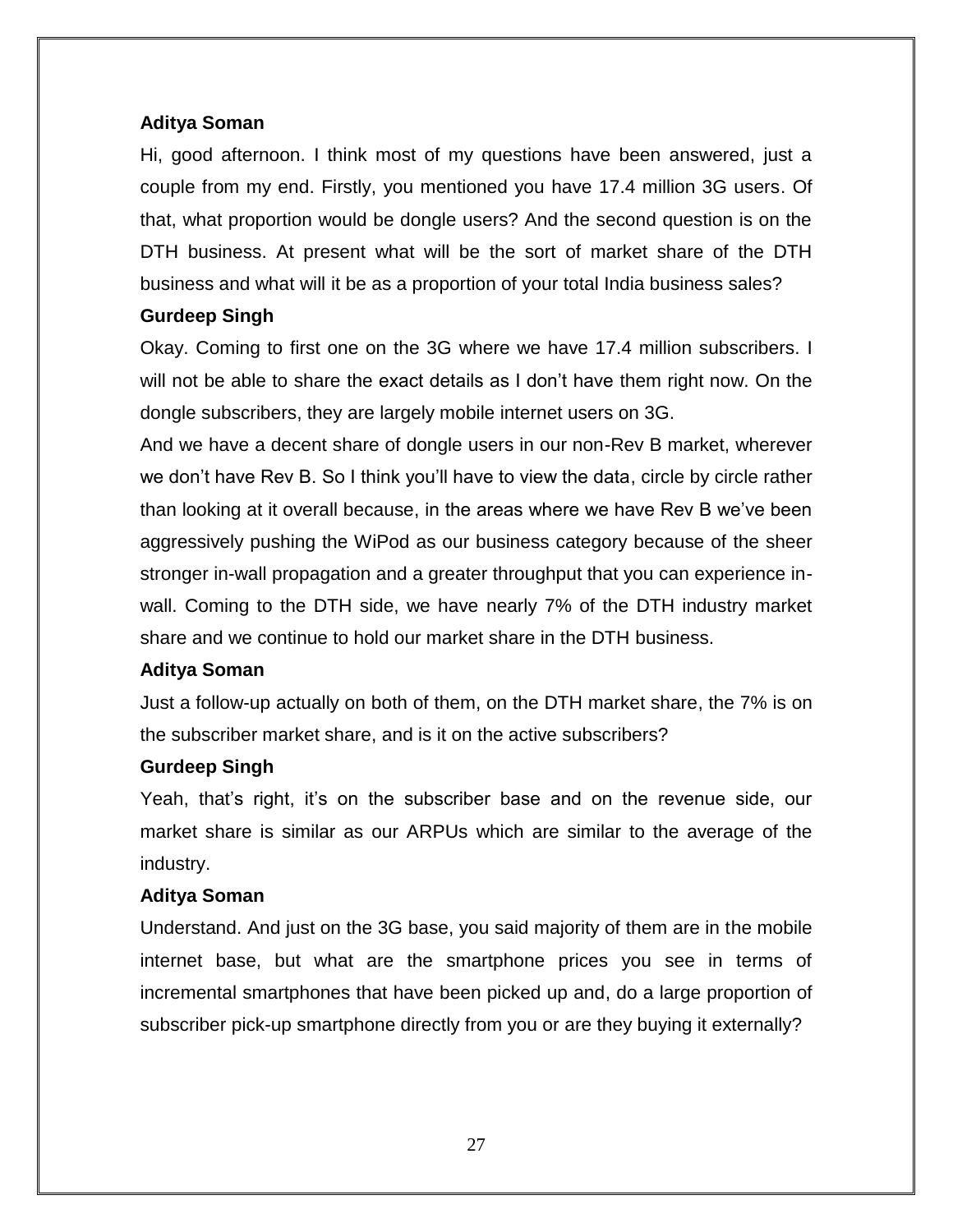#### **Gurdeep Singh**

Okay. The reason I said that the large part of our 3G users are mobile internet users is because, unlike the CDMA, in the 3G, the dongle usage is dependent on inserting a SIM card. Beyond a point, it is very difficult to track whether the SIM card is in a phone or is it in a dongle. So that's why, you will have to at times take a very fair amount of the estimation to arrive at those numbers, right. And SIMs keep moving. Secondly, smartphone pricing is already down to little above Rs.3,000. And we see that price point to get broken and maybe we get lower to about Rs.2,600. And we believe that it's already reached a threshold where the smartphone take off can actually begin in a big way and I think we're at the cusp of it.

#### **Aditya Soman**

Understand. Thank you very much

#### **Gurdeep Singh**

Yeah.

#### **Operator**

Thank you. Next in line we have Varun Ahuja from JPMorgan. You may go ahead please.

#### **Varun Ahuja**

Hello, thanks a lot for taking my questions. Just three things, you did touch base on working capital, the loans and advances there. But, I'm just curious looking at the last several years, three to four years, working capital on cash flows has generally been an outflow, and it's been a drag. So just curious, what's the main reason for that? And how should we look at it going forward? That's my first question. Secondly, I notice that the consolidated level deferred tax assets, they went from Rs.15 billion to zero. So just if you could throw some color on that. And lastly on the GCX sale, could you guide any progress there, whether the talks are going on with the same potential bidder? Or are you at this stage looking at seeking different opportunities with more bidders in the market? If you could just give some color on that as well. That's all from me.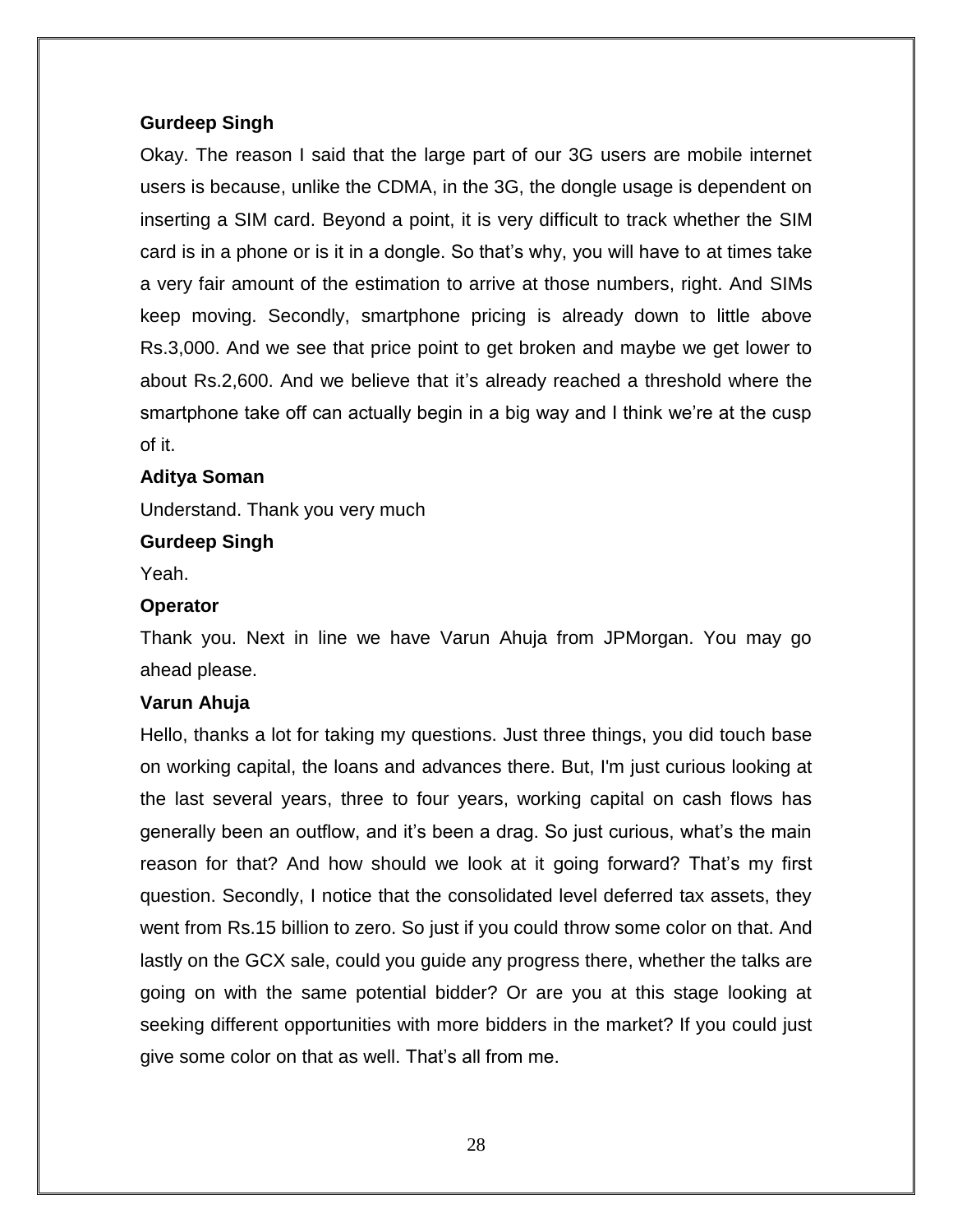#### **Manikantan Iyer**

Okay. Manikantan here. Varun, let's first review the deferred tax. Last year it was Rs.15 billion that was related to deferred tax assets which has now been fully written off in the current financial year to zero. We have explained that in our standalone financial statement that we published. Please refer to the note number 5A and B that, this deferred tax asset has arisen due to the intercompany arrangements between the Company and the subsidiary, which are on arm's length pricing that has been amended during the year, which has resulted in the reversal of the deferred tax assets. As well as there is a corresponding reversal of deferred tax liability in the subsidiary book, thereby in the consolidated financials, the net impact has been taken into account. I hope on deferred tax assets you got the point. Secondly, your question was on working capital, as a part of cash flow. If you go through the working capital for the last couple of years, our growth in working capital basically is on two fronts, one from the advances to the vendors for the working capital. And also in the year-end, the year end provisions that we typically have on account of the year-end billing, as well as the closure of major contracts that we had in the Enterprise segment which increased the debtors' position in the year end. These are all the major reasons for working capital to be at the same level year-on-year just to be in-line with our growth in the last two years. Your third question on Global business will be taken up by Bill.

#### **Bill Barney**

Yes. On the GCX sale we continue to be in talks with initial party. They have not called off the talks but we have actually in the last 45 days added-in three additional suitors for the business that are in the various stages of looking at the data room. So, very likely we will not go to an exclusive arrangement like we did the last time just because we are looking to monetize and our view is that it will probably take two of these suitors about three months to four months. But we are still optimistic and we do have a pretty active engagement at this time from multiple players.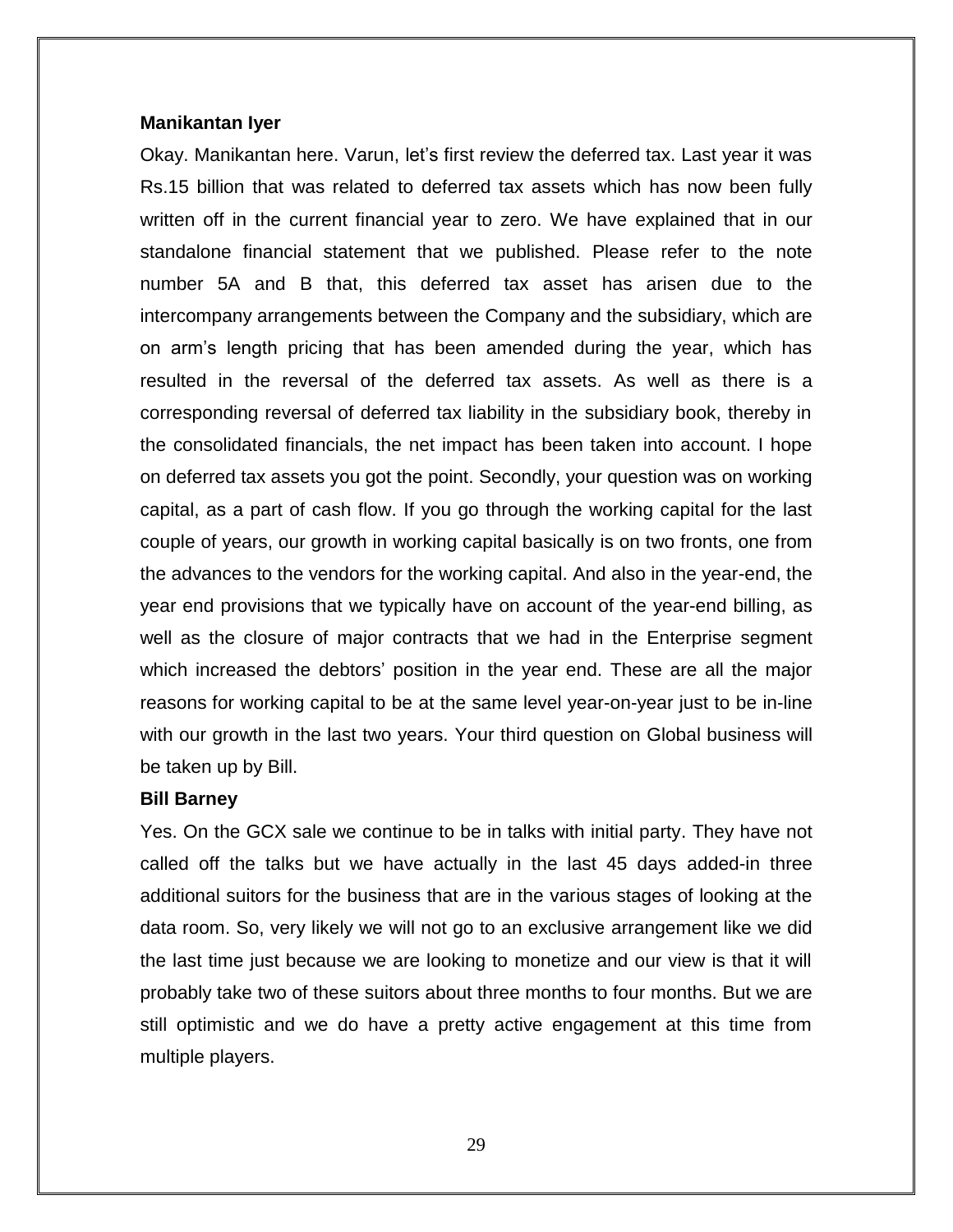#### **Varun Ahuja**

Thank you, just have a follow-up. So on working capital we can say that this is the new norm or do you think things will reverse?

#### **Manikantan Iyer**

See as we close the year end, it will improve. Normally it is cyclic in nature and as the year end comes up, all the big contracts and other things closure will happen. In the next few quarters it will come down, but it may once again, based on operational requirements, may go up.

#### **Varun Ahuja**

All right. Thank you so much.

#### **Operator**

Thank you, sir. Next in line, we have Mr. Shobhit Khare from Motilal Oswal. You may go ahead please.

## **Shobhit Khare**

Good afternoon, Sir and thanks for the opportunity. My first question is on 4G. So you did mention about the smartphone penetration driving the usage. So I just wanted to check what is the current status of handset availability of 4G among your subscribers especially for the 850 MHz? And how do you think it will change over the next one to two years. So that is my first question. Second question is on the wireless margins. We have seen good traffic growth as well as revenue growth in India Telecom, but the EBITDA growth is still a little muted. So what is the outlook on the wireless margins?

## **Gurdeep Singh**

Shobhit, thanks for your question. First one on the 4G, if I remember correctly, I think we took a dip stick last month. Nearly 1.8% of our customers today own a 4G device of 850 capability. 1.8% of our subscribers own a phone which is 850 LTE capable without having a single BTS on 850 LTE on the ground. So that is one. Secondly, there are more than 38 devices currently available in India that supports the 850 LTE. And these come from all known brands Apple, Samsung, HTC, Nokia, Blackberry and so on and so forth. So that is second. Third, coming to your question on wireless margin, as you remember we entered into a long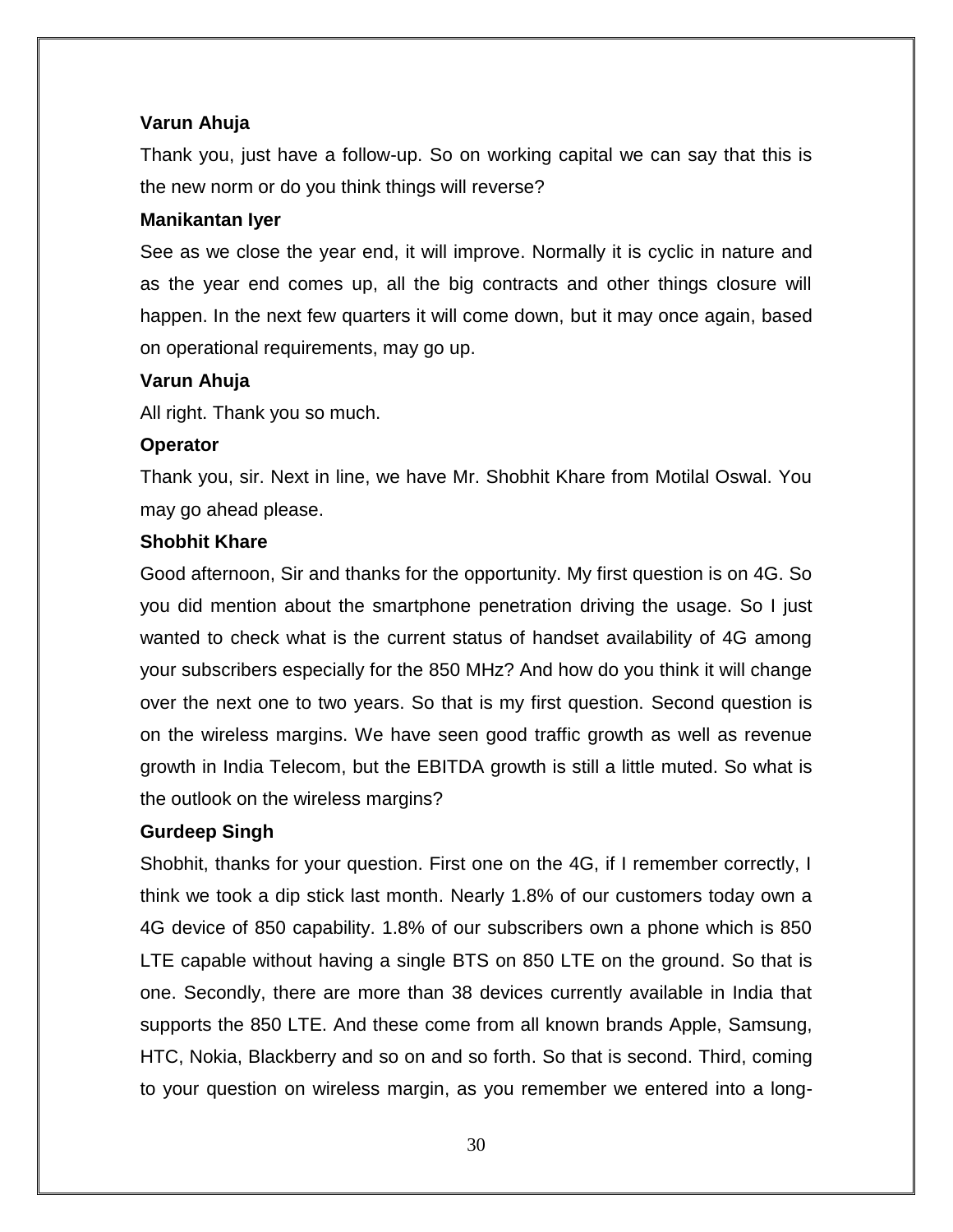term contract with ICC to sponsor the international cricket events around the world, and that partnership ended with this World Cup. So we had a one-off charge on the ICC payments to be made in the last quarter that could have softened the wireless margin versus our operating indices. And we see the margins remaining healthy and steady as we go forward. So please discount that as a one-off.

#### **Shobhit Khare**

Okay. Got it, sir. Sir, just if I just could have a follow-up, so you said 1.8% of the customers have LTE handset. How do you think it will move? I mean, what are the underlying trends here? And what kind of growth can we see over the next one to two years?

#### **Gurdeep Singh**

Okay. I'll take about a minute but share the overall perspective. The moment the auction got over we've seen a frenzy of interest from the device makers around the world to bring 850 LTE devices into India because not only we completed a Pan India footprint but a couple of our competitors also picked up the LTE capability. We are now assured by the device community that by the end of this calendar year, they will try and make it as the one of the baseband of LTE products and services in India. So we believe that even if we discount their earliest aggression from ending this December to maybe the March of the early next year, we should see every other device coming into India being more or less capable of supporting 850 LTE.

So if you ask me today, I think I'm not too concerned about the growth and the development of the 850 LTE ecosystem and I think we are well ready and that makes us to focus our energies on deploying a world class network, and designing some attractive go-to-market strategies.

## **Shobhit Khare**

Sure, sir. That's very helpful and all the best.

## **Gurdeep Singh**

Yeah. If you require I can give you the names of those 38 models which are currently available in India.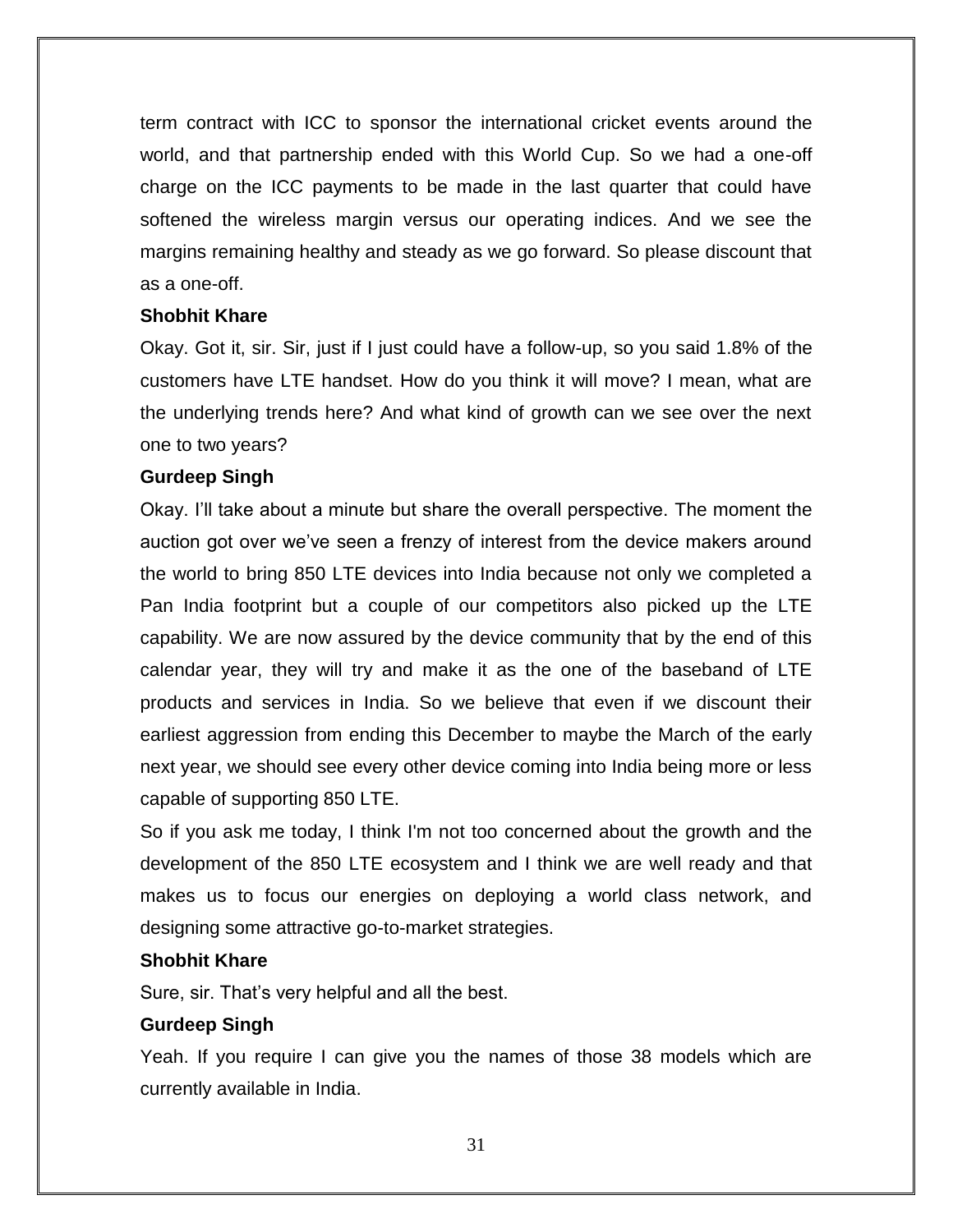## **Shobhit Khare**

That would help, sir.

#### **Operator**

Thank you, sir. Next in line we have Mr. Jitendra Tokas from Citi Group. You may go ahead please.

#### **Jitendra Tokas**

Hi, thank you for taking my question. You do not have either 900 MHz or 1,800 MHz spectrum in the circles of Assam, West Bengal and Bihar. Could you share with me what is your plan to continue your business in these circles? And as far as my understanding goes, I think if you do not own a spectrum in a particular band, you are not allowed to share spectrum in that band, is that correct?

#### **Gurdeep Singh**

Okay. Just to answer your question, firstly, as I read out in our speech, these three circles contribute less than 5% to our overall revenue. And we are currently seeing 1% to 1.2% of our customer base every month migrate from 2G to 3G. So in that sense 3G becomes an important protocol. Having said that we will be making necessary arrangements in these three circles, or I would say that we will be accelerating the journey of taking a 3G leadership not only on footprint but also working exactly with the device makers to create a new norm, the 3G being a new norm in these markets, which will help migrate our customers.

Thirdly, between now and December, there could be many other regulatory interventions, as you are aware, there are many other consultation papers up there inviting opinion, and would possibly enable us to have multiple options to provide a continuity of services to our consumers, but for now, our basic trust is on making them 3G and LTE circles as we go forward.

#### **Jitendra Tokas**

So does that mean that even without 1,800 you can offer both voice and data on just 2100 MHz band?

## **Gurdeep Singh**

Yes. 2100 is a spectrum band that we had bought in the auction, and 850 as well.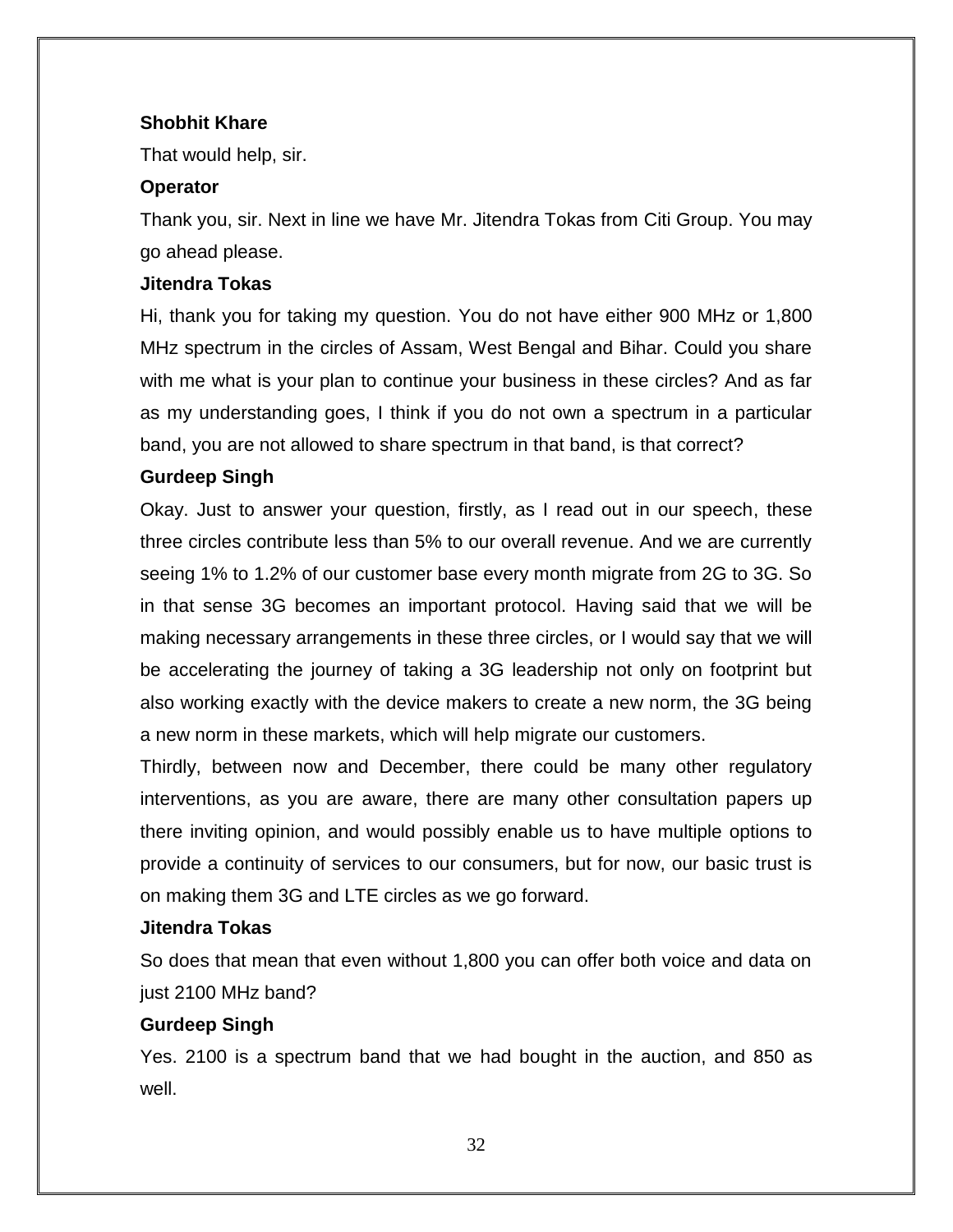#### **Jitendra Tokas**

So 2100 can be used for both voice and data?

#### **Gurdeep Singh**

Yeah, it's voice and data. The only issue is that, between 2G and 3G, the 2100 requires the 2100 capable devices which all of the devices coming in the market are now 2100 capable. Generally, every 18 months consumers upgrade their handsets in India, and these prices are now fallen to Rs. 3,000. So I think given the fact that over 25% of the base is already moved into the 3G devices in most of the circles and particularly in the top cities which account for normally even in a telecom revenue circle, you will have the top ten cities contributing to 70%-80% of your revenue and 100% of profitability.

If you can manage that sort of consumers to migrate to 3G with your innovative device strategy and a migrant strategy, you are able to protect your profit-line and top-line of the revenues, which is what we are doing right now. If you look at our partnership with DataWind and Samsung, we will soon be launching lot many aggressive device bundling offers in the coming weeks to let the consumers know that the new norm of telecom is 3G and not the 2G.

#### **Jitendra Tokas**

Got it, thank you.

#### **Operator**

Thank you, Sir; next in line we have Mr. Sanjay Chawla from JM Financial. You may go ahead, please.

## **Sanjay Chawla**

Hi good afternoon, thank you for the call. Just one clarification question I don't know whether you mentioned it earlier, in your 3G customer base, have you also included EVDO or Rev B or Rev A customers?

#### **Gurdeep Singh**

Yes.

## **Sanjay Chawla**

Okay. That is great. Thank you, so much, all the best.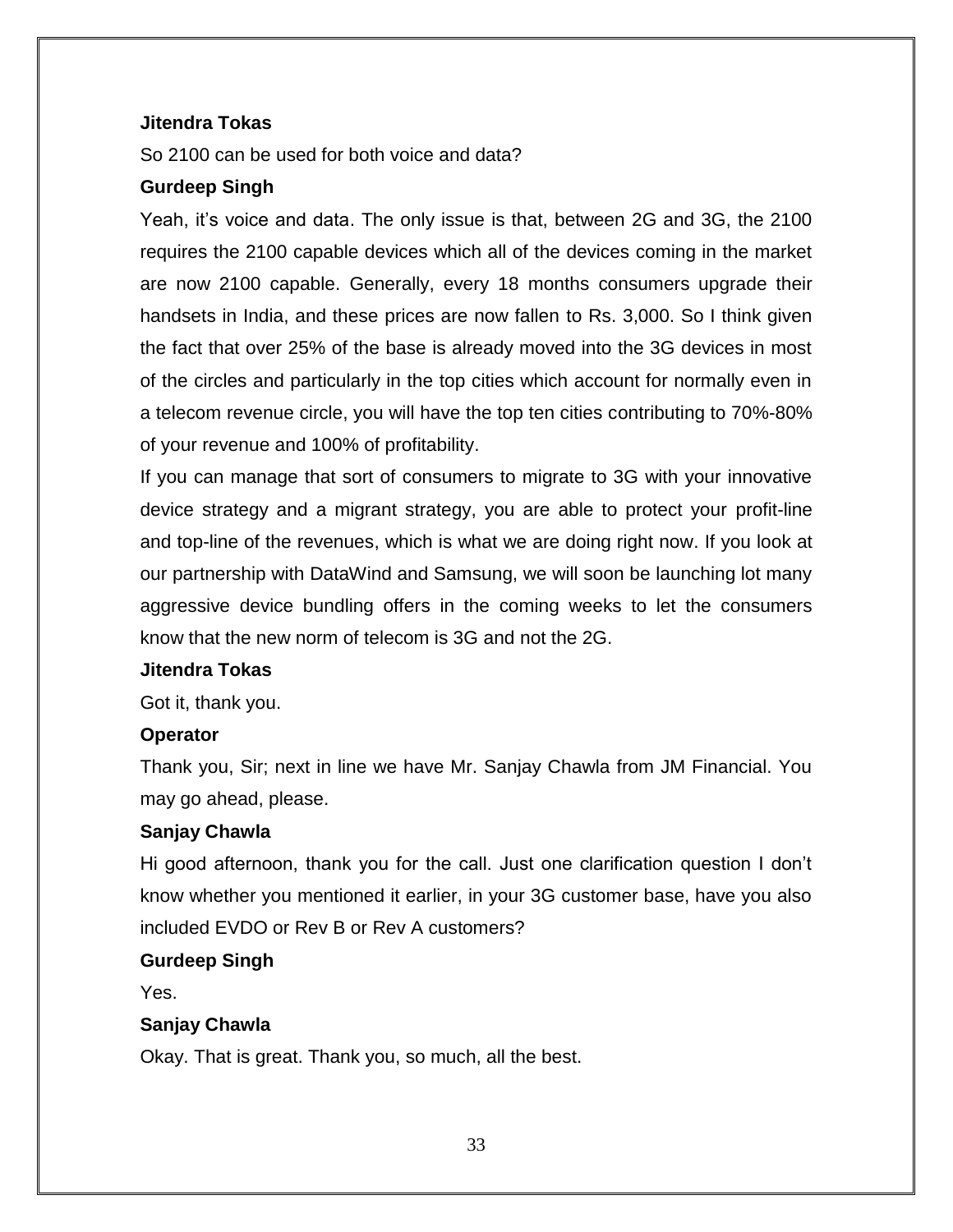# **Operator**

Thank you, Sir. Next in line we have follow up question from Mr. Piyush Choudhary from CIMB. You may go ahead please.

# **Piyush Choudhary**

Hi, thanks for the opportunity again. I want to understand in terms of your B2B operations will it be fair to say that Global Operation is primarily B2B, that would be around 20% of the portfolio? Or would there be anything else in the Indian Operation which is also B2B?

# **Bill Barney**

Unfortunately we can't disclose that.

# **Piyush Choudhary**

The reason I'm asking is if I look at your Debtors trend it has increased by 25% year-on-year and your average collection days are now 80 days, as of the year end. So I'm just concerned that why such high collection days considering your portfolio of revenue is only 20% from the wholesale business or from B2B. Any clarification over there would be really helpful, because this is just rising, last year it was 64 days, it has increased to 80 days. Thanks.

## **Manikantan Iyer**

Piyush, when you look at the last year and current year, especially the year ends, we had IRU deals, and the closure of a major contract. So that will be an increase as I explained earlier on working capital. This would have gone down in the first two quarters. Second is the cyclical effect. So at the yearend it will be there.

# **Piyush Choudhary**

I'm comparing year-to-year, so what has changed, sorry, year-to-year, your voice is not clear, could you please repeat?

## **Manikantan Iyer**

Year-to-year, composition of the IRU deals and the corporate billing could go for a change..

# **Piyush Choudhary**

Okay.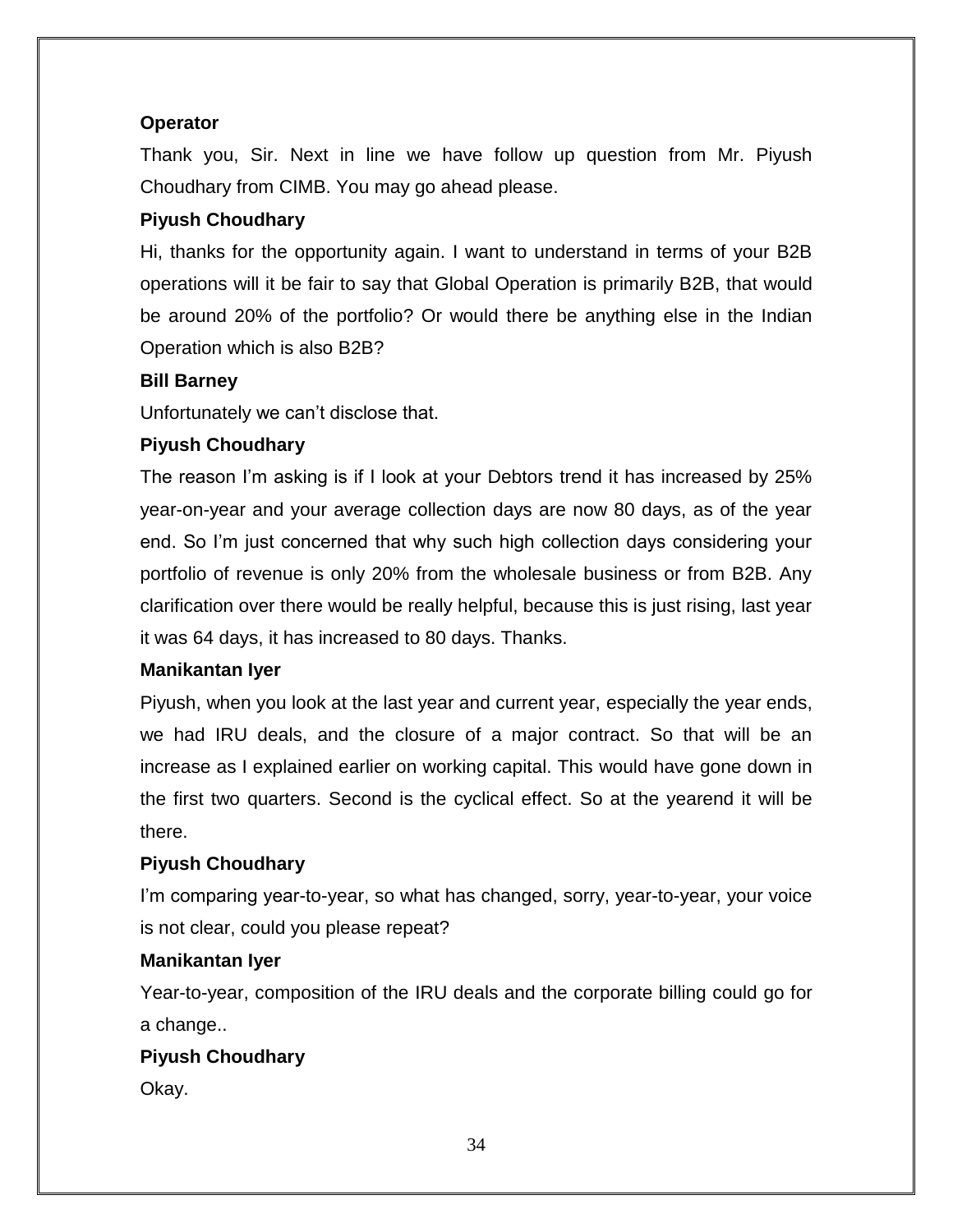#### **Piyush Choudhary**

Probably I will understand it later a bit more.

#### **Manikantan Iyer**

No problem.

#### **Piyush Choudhary**

All right. Yeah, okay. Thanks a lot.

#### **Operator**

Thank you, Sir. Next in line we have follow-up question from Mr. Srinivas Rao from Deutsche Bank, you may go ahead please.

#### **Srinivas Rao**

Yeah. Hi, just one more clarification, the EBITDA number which has been disclosed for the Global operations in the segment results and in the EBITDA number in the quarterly report, which is about Rs. 2.65 billion and the EBIT number for the same business in the consolidated financials are almost same. So does that mean there is no depreciation in this business, this quarter?

#### **Manikantan Iyer**

No. That is a good question there, Srinivas. See the company re-assesses provisions including the depreciation and amortization at the year-end. In this line, the company has brought up the year-end review process, re-assesed the asset retirement obligation (ARO) associated with fixed assets in the Global business. This ARO liability consisting of Rs. 776 crore and corresponding depreciation, reduction of Rs.188 crore and reduction in the value of carry assets of Rs. 588 crore has gone in the net composite effect in the EBIT. The consequence of this ARO, asset retirement obligation re-assessment in depreciation has impacted the Global business' EBIT, if you compare this quarter. However, if you compare Global business on a year-on-year basis the EBIT of the Global business for the year will be Rs. 376 crore, against EBITDA of Rs. 744 crore. Since the ARO reversal for the entire year has been taken in Q4, you will have the one-off impact in the quarter. But if you see the whole year you will see EBITDA of Rs. 744 crore with EBIT of the Rs. 376 crore.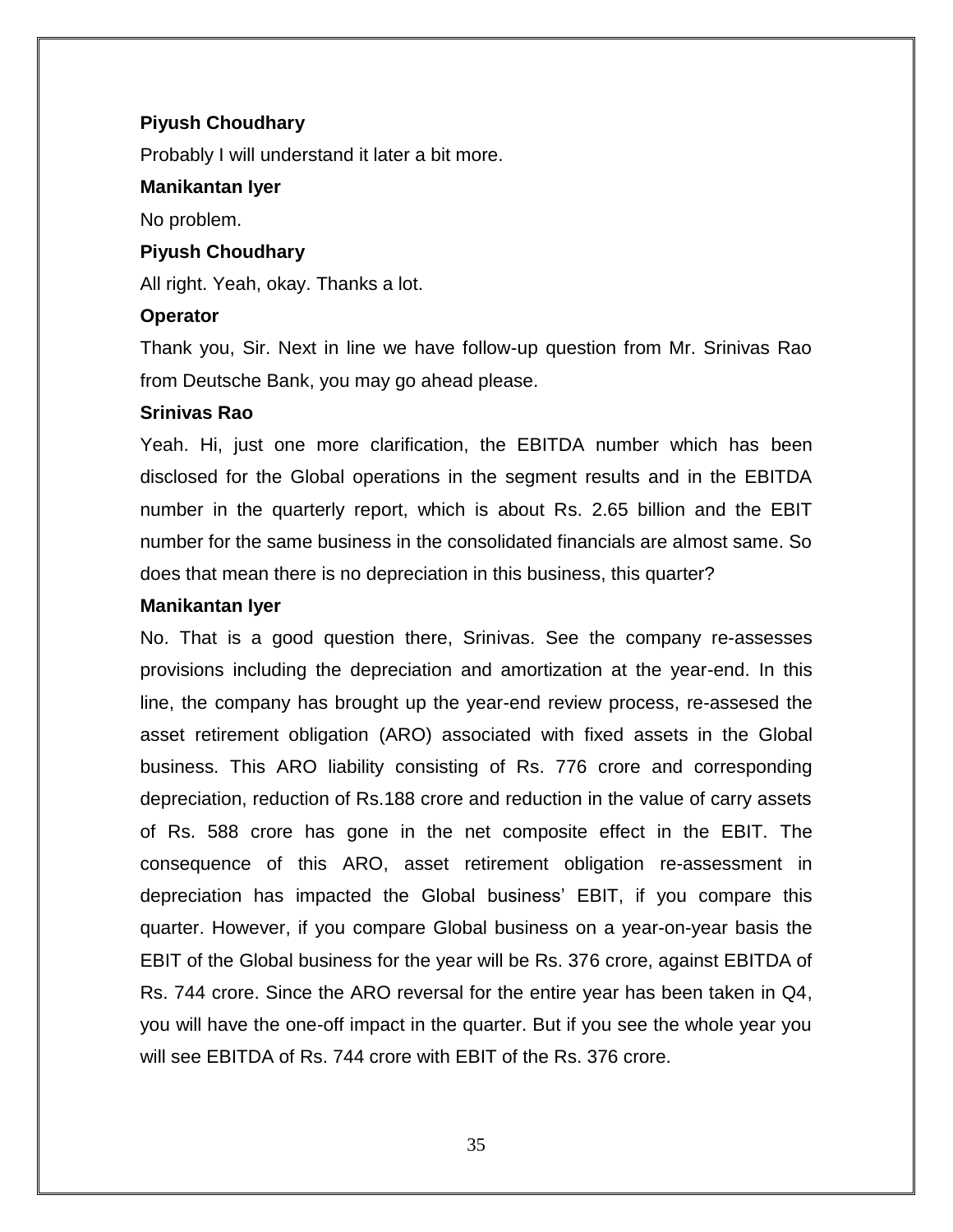# **Srinivas Rao**

Understood, this is helpful. Thanks. Just one more final question, the large reversal of the minority interest would suggest that the subsidiary company which you are talking in which this particular transaction happened, there is a very large proportion of the shareholding not owned by the Reliance shareholders.

## **Manikantan Iyer**

No, it is below 10%.

# **Srinivas Rao**

Okay. But it's clearly below 10%

## **Manikantan Iyer**

Yes.

## **Srinivas Rao**

Okay.

# **Manikantan Iyer**

In none of our companies we have external minority interest more than 10% if you have noticed.

# **Srinivas Rao**

Yes, of course, that is why I was trying to clarify it, okay.

# **Manikantan Iyer**

Because of this one transaction which has to be set on an arm's length basis, all these effects have come, which have been mentioned in the notes to accounts.

## **Srinivas Rao**

Okay, understood.

# **Operator**

Thank you, Sir. Once again, participants who wish to ask question may please press \*1 on your telephone keypad and wait for your name to be announced. At this time there are no further questions from the participants, I would like to hand the floor back to Mr. Gurdeep Singh, over to you, Sir.

# **Gurdeep Singh**

Thank you, Mamta. Thank you everyone for being on the call. Just to sum up, I would like to share that RCom has recently won certain awards and recognitions.